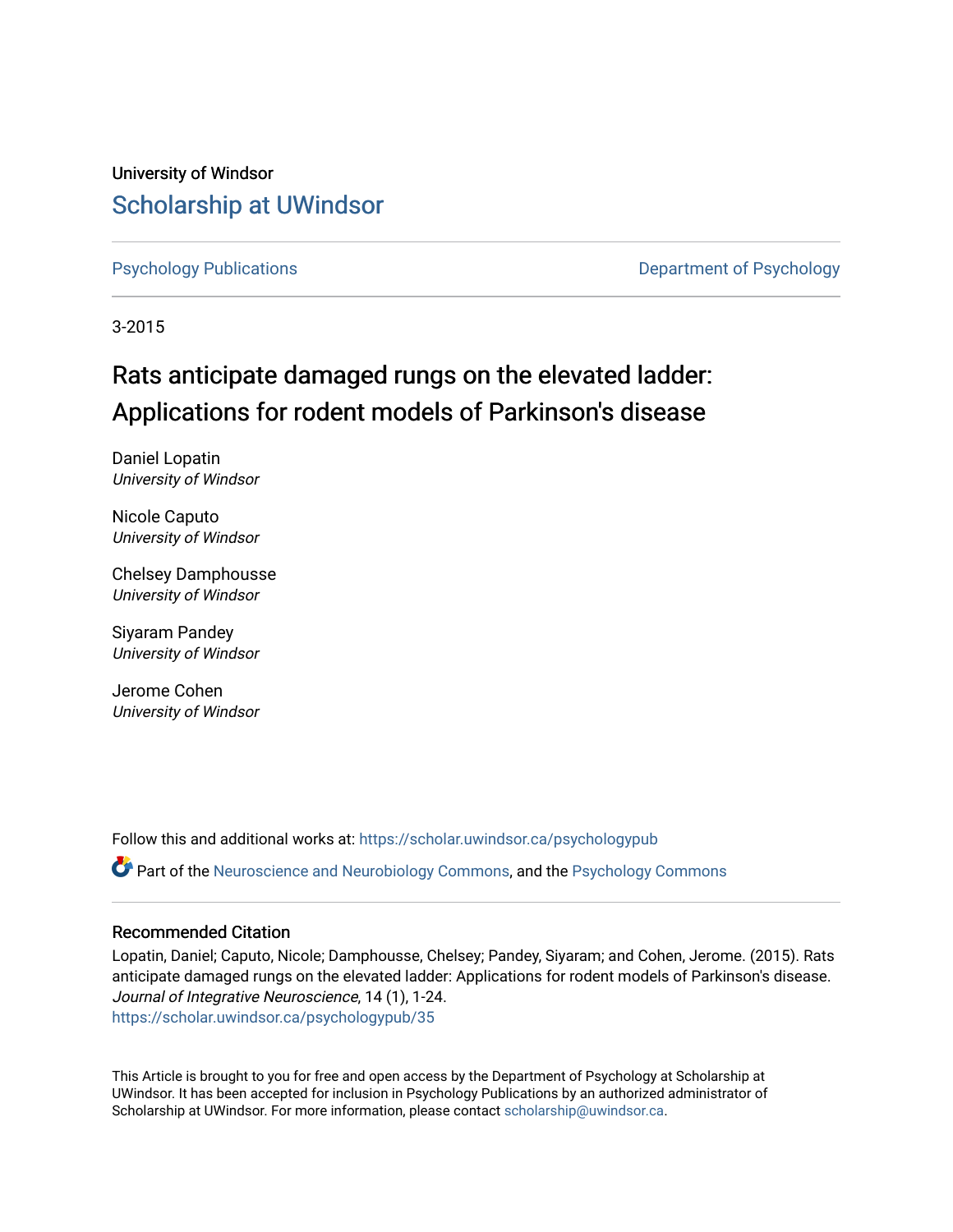Journal of Integrative Neuroscience, Vol. 14, No. 1 (2015) 1–24 *°*c Imperial College Press DOI[: 10.1142/S0219635215500041](http://dx.doi.org/10.1142/S0219635215500041)



## Rats anticipate damaged rungs on the elevated ladder: Applications for rodent models of Parkinson's disease

Daniel Lopatin\*, Nicole Caputo\*, Chelsey Damphousse\*, Siyaram Pandey† and Jerome Cohen\*'<sup>†</sup>

\*Departments of Psychology and Biology (Behaviour, Cognition & Neuroscience Program) University of Windsor Windsor, Ontario, N9B 3P4 Canada † Department of Chemistry and Biochemistry University of Windsor Windsor, Ontario, N9B 3P4 Canada ‡ jcohen@uwindsor.ca

[Received 9 May 2014; Revised 4 November 2014; Accepted ; Published ]

The present study examined rats' ability to anticipate undetectable wider gaps between rungs produced when they stepped on and dislodged damaged rungs while they traversed a slightly inclined elevated ladder. Rats in the first of three experiments reduced running speeds when they encountered four evenly spaced damaged rungs either always placed on the first or second half of the ladder (the break-a-way (BW) phase) but quickly recovered to their baseline (BL) levels when damaged rungs where replaced with intact rungs (the recovery phase). Rats previously exposed to damaged rungs over the first half of the ladder increased their speeds above BL on its second "safer" half during the recovery phase, a delayed "relief-like" positive contrast effect. In Experiment 2, other rats decreased their speeds more as they approached a single damaged rung at a fixed location when it occurred before than after the mid-point of the ladder. Although they quickly recovered to BL speeds on the portion of the ladder after the damaged rung or replaced intact rung, they never showed any "relief-like"/escape effects. Rats also reduced their likelihood of dislodging the damaged rung with a fore paw over extended BW training. In the third experiment rats encountered a more easily dislodged damaged rung that was signaled by a closer intact rung on half the trials. Under these conditions rats displayed a more reliable positive contrast "relief-like" effect. We discussed how traditional associative and cognitive theories of aversive conditioning account for these findings and their relationship to normal changes in dopamine production and possible effects of reduced production from the substantia nigra pars compacta (SNpc) in the Basal ganglia in rodent models of Parkinson's disease.

Keywords: Rattus norvegicus; elevated ladder; skilled walking; anticipation; associative processes.

## 1. Introduction

In traversing difficult terrain, animals exhibit highly complex locomotor behavior to prevent injury from slips and falls from obstacles along the way. The elevated ladder

‡Corresponding author.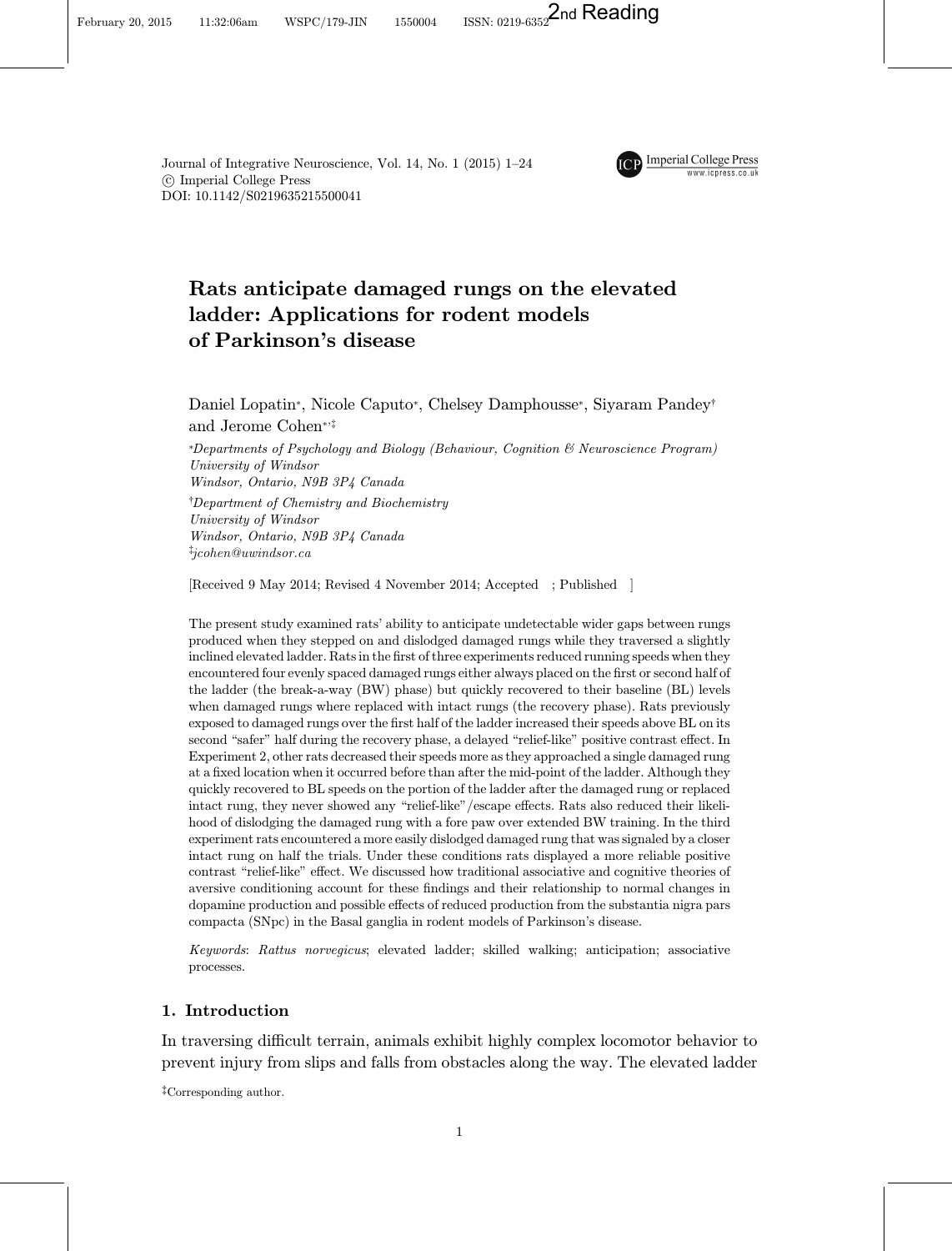## 2 D. LOPATIN ET AL.

walking task introduced in 1983 by Watson and McElligott, is a particularly good preparation for examining rats' performance as a function of terrain difficulty. In that task, rats are typically first trained to traverse a narrow elevated ladder to a larger "safer" flat platform baited with preferred food morsels and then are exposed to the ladder with more widely and unevenly separated rungs. Such post-training conditions disrupt rats' walking behavior as seen by hind leg slips through wider gaps between rungs and increased latencies to reach the solid platform. This task has been primarily used to show that rats and mice subjected to targeted cephalic or spinal cord injury exhibit greater and more persistent hind leg slippage (miss-steps) and less accurate or flexible forepaw rung grasping behavior than intact animals (Watson  $\&$ [McElligott](#page-24-0), [1983](#page-24-0); [Soblosky](#page-24-0) et al., [1996](#page-24-0), [1997a, 1997b, 2001](#page-24-0); [Metz & Whishaw, 2002](#page-23-0); Farr [et al.](#page-23-0), [2006](#page-23-0); [Jadaji & Metz, 2009](#page-23-0); [Whishaw](#page-24-0) et al., [2010](#page-24-0)).

These studies are important as they have been showing the contribution of spinal and supra-spinal structures and pathways on animals' skilled walking performance, but is known about how they reflect higher cognitive processes. The operation of such processes by rats in a ladder rung walking task was recently demonstrated by [Wallace](#page-24-0) et al. [\(2012](#page-24-0)). In that study, rats reduced their running speeds and increased leg slips when exposed to a ladder with unevenly spaced rungs after first learning to run on it with evenly spaced rungs. However, rats more quickly recovered to their baseline (BL) performance levels when exposed to a simpler than to a more complex repeated uneven rung placement pattern. Probe trials with novel gap patterns dis-rupted rats in both groups. According to [Wallace](#page-24-0) *et al.* [\(2012](#page-24-0)), such differences in skilled locomotion reflected differences in rats' representations of spatial gap sequences.

Another reasonable implication from these findings is that fear of falling through unexpected gaps in the ladder motivated rats to somehow anticipate the locations of these gaps that appeared at fixed locations. Although rats might not have been able to visually detect these gaps in the darkened running room, [Wallace](#page-24-0) et al. [\(2012](#page-24-0)) suggested that they could have detected variations in rung spacing through tactile sensations from their vibrissae and nose or body hair to prevent miss-grasps and misssteps. This idea raises several questions about how rats might react if they could not tactually detect wider gaps between rungs at fixed locations. Would they remain more cautious while walking on the ladder because they are maintaining their fear of falling or because they are attempting to prevent any deleterious effects from misssteps through wider gaps? In either case rats would be seen to anticipate where such gaps occur at fixed locations by reducing their walking speeds as they approach each gap. Will they become less disrupted by a wider gap that comes closer to the end of the ladder and its safer, baited flat platform as predicted by associative models of Pavlovian and instrumental conditioning [Mazur](#page-23-0) [\(2013](#page-23-0))? If rats increase their fear of falling from the elevated ladder as they approach a more dangerous section of it, might they also show some type of "relief-like" positive contrast when they leave it? That is, as they reduce their walking speeds as they approach an anticipated wider gap in the ladder they would greatly increase their speeds above BL when leaving it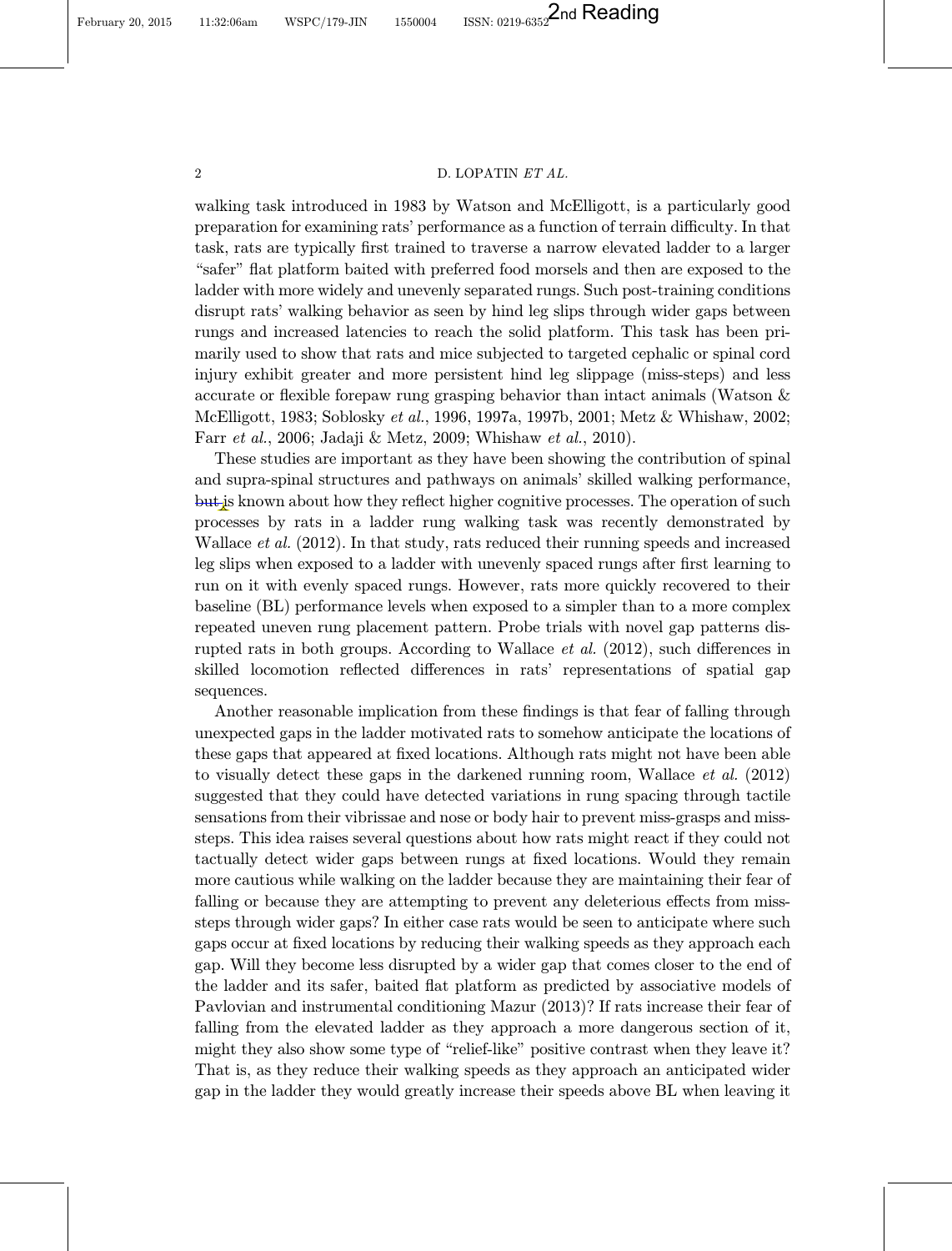and continue toward the end of the ladder. More traditional one-way escape/ avoidance tasks in double runway ([Lambert & Hammond](#page-23-0), [1970](#page-23-0); [Miller & Woods,](#page-23-0) [1975;](#page-23-0) [C](#page-22-0)á[ndido](#page-22-0) et al., [2002](#page-22-0)) and alternating lever pressing ([Quirt & Cohen](#page-23-0), [1974](#page-23-0)) preparations have shown such reliable "relief-like", positive contrast effects. The main goal in this study was to determine whether these effects based on traditional associative learning theory will also be found in a ladder rung walking task by rats encountering undetectable gaps between its rungs. We asked whether rats would reduce their running speeds on a ladder as they approached any undetectable gap at a fixed location and increase their speeds above their normal (BL) walking rates when they leave such an unsafe section of the ladder. To accomplish this goal, we modified the ladder and the rats' skilled walking task as follows.

To make such gaps undetectable to rats we replaced one or more intact rungs with damaged rungs at fixed locations on an elevated, slightly inclined ladder after rats had learned to traverse it consisting of only evenly spaced intact rungs. A rat could dislodge a damaged rung by stepping on it to create a wider gap on the ladder. As these otherwise undetectable damaged rungs occurred only within limited sections on the ladder, rats had a large area on the ladder before encountering any damaged rung and a large area after leaving any of them. To measure rats' anticipation in approaching a damaged rung and its \relief" in leaving it, we installed a series of photo-beam sensors along the side walls of the ladder as shown in Fig.  $1(A)$  to measure its running speed between each successive beam. We note that we slightly inclined this ladder  $7.5^{\circ}$  up to a rat's baited holding cage to encourage it to keep moving forward along the ladder.

The present study consisted of three separate experiments, each containing different animals. In the first experiment, we arranged four broken rungs to occur at fixed locations over the first half of the ladder for some rats (1st Half group) or over the second half of the ladder for other rats (2nd Half group). In the second experiment, we only replaced a single intact rung with a damaged one at a fixed location either before or after the mid-point on the ladder so that all rats experienced a large area leading up to and away from it as they traversed the ladder. If stepping on a faulty rung elicits a fear reaction of falling through the ladder, rats would be expected to reduce their running speeds as they approach a series of or a single broken rung but should increase their speeds above previously established BL levels as they leave the last broken rung to exhibit an escape or "relief-like" reaction. If rats display changes in speeds suggestive of a more negative emotional affect, will they maintain these patterns on subsequent trials when the ladder no longer contains any damaged rungs? If earlier encounters with broken rungs produce Pavlovian conditioned emotional fear and \relief" reactions, rats should readily extinguish them during these extinction or "recovery" trials. However, if such changes in locomotion reflect instrumental avoidance/escape behavior, rats should resist extinguishing such responding according to traditional learning theories [\(Mazur, 2013\)](#page-23-0).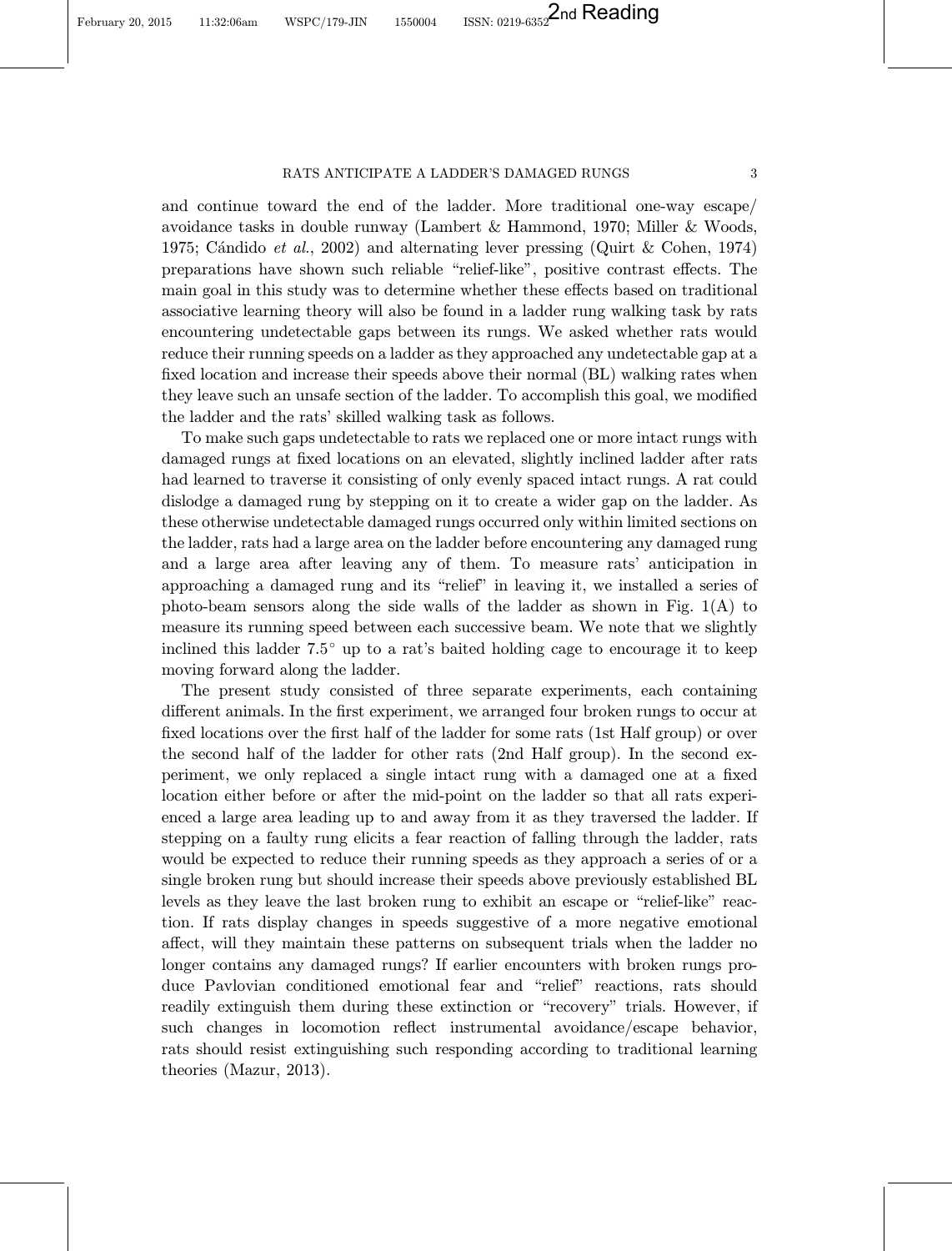<span id="page-4-0"></span>February 20, 2015 11:32:06am WSPC/179-JIN 1550004 ISSN: 0219-6352 2nd Reading

#### 4 D. LOPATIN ET AL.



(a) Rat walking up lader during Baseline (b) Rat approaching and disloding rung

Fig. 1. (a) Photograph of a rat walking up an inclined elevated ladder leading to its baited holding cage during a BL session. No photographs or videos were taken during the first of three experiments in this study. See text for further details concerning the apparatus and actual room lighting during an experiment. (b) Frames from a digital video recording in the second experiment of a rat about to step on a damaged rung with its right forepaw and after it had dislodged it and replaced that paw back on to the intact rung located before the damaged now broken rung.

Animals in the second experiment were exposed to considerably more sessions than animals in the first experiment but only ever experienced a single damaged rung on the ladder. By presenting only one such rung in that experiment we were able to easily record each rat's paw placements on a specific target rung; that is, the damaged rung in the break-a-way (BW) phase of that experiment. Therefore, we could determine whether rats changed their paw placement patterns on this rung during that longer BW phase from paw placement patterns seen in their prior BL and subsequent recovery trials. In the third experiment, we also presented rats with a single damaged rung whose location varied within a small defined mid-section of the ladder. We asked whether placing an extra intact rung 2.5 cm closer to a damaged rung on some trials would enable rats to more easily detect the otherwise moveable damaged rung and change its "approach to" and "leaving from" speeds and paw placement patterns from those they display without a warning signal rung. That is, would rats learn to step over a "signaled" damaged rung? An example of frames from a video camera that recorded each rat's stepping behavior on the target rung in these last two experiments is shown in the B panels of Fig. 1.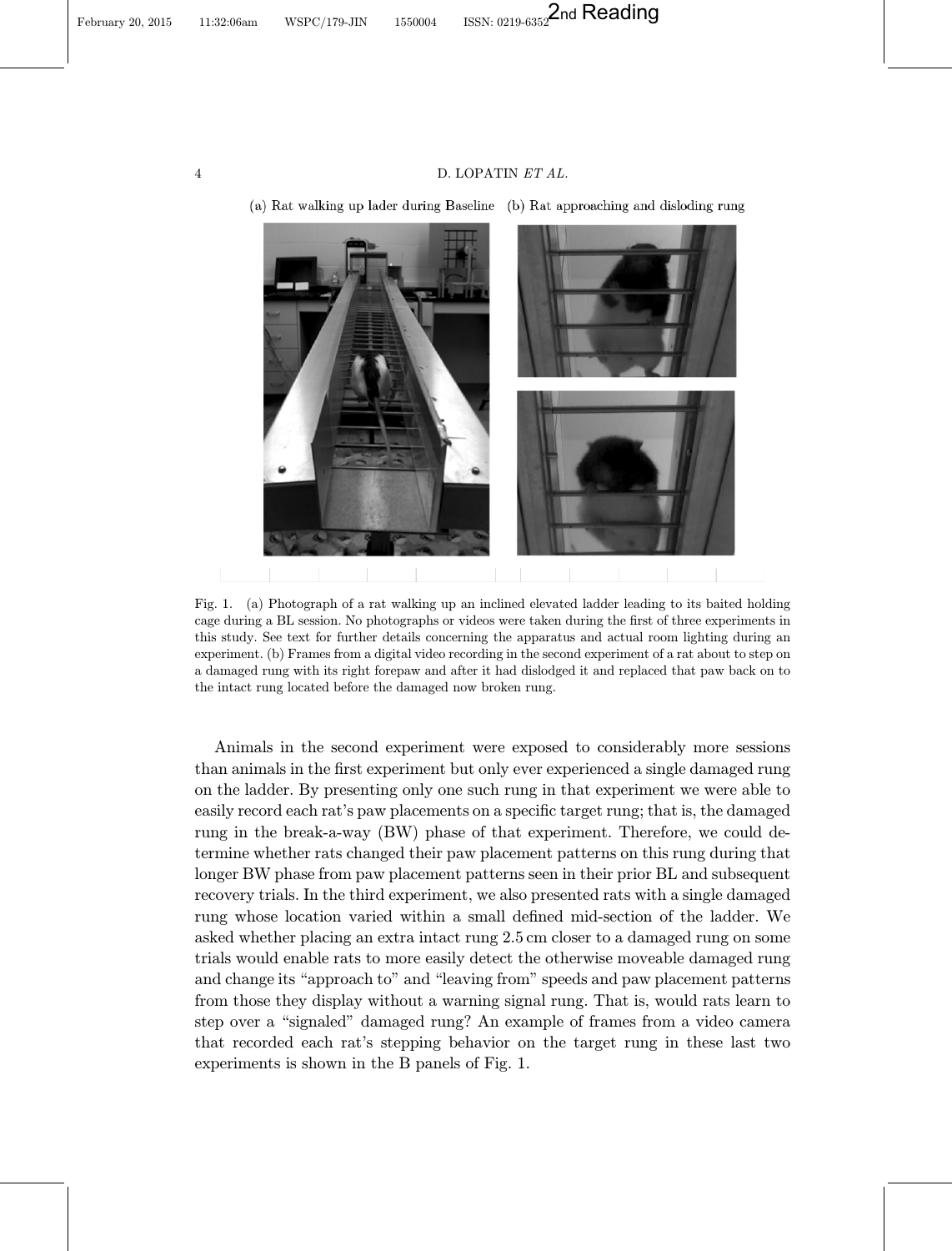## 2.1. Subjects

Three separate batches of male Long-Evans hooded rats were purchased from Charles River Breeding Farms, St. Constant, Quebec for this study. The first batch consisted of 25 animals that served in the first experiment. Each of the second and third batches consisted of six animals and served in second and third experiments, respectively. All rats were approximately 90 days old and 300 g at the beginning of their respective experiment and were housed in group cages (3 per cage) in our colony room when not otherwise engaged during an experimental session. The colony room remained on a reversed 12 h dark/light cycle with lights going off at 800 and coming on at 2000. Rats began their various daily experimental activities within 2 h of the beginning of their dark cycle. These rats also served as subjects in two other experiments, an object recognition task and a serial reaction time task, before 1200 of each day and were run in the current experiment at 1500. At the end of their session in this experiment each rat received its end-of-day food rations of 20–25 g rodent chow in individual holding chambers for two hours before being replaced back into their colony room group cages. Water was continuously available in their individual holding and group cages. These conditions maintained rats at approximately 90% of their free-feeding weights.

## 2.2. Apparatus

The apparatus consisted of a 198 cm long by 30.4 cm wide ladder with 9.5 cm high vertical aluminum side walls set 12.7 cm apart from each other as shown in Fig. [1](#page-4-0). A 5.5-cm long metal plate occurred at each end of the ladder. The open 187-cm long area between these plates contained thirty-two  $17.5 \text{ cm}$  long  $\times 0.64 \text{ cm}$  dia. stainless steel rungs evenly separated from each other by 5.5 cm. The ladder was inclined 7.5<sup>o</sup> with its starting point  $75 \text{ cm}$  and its end point  $197 \text{ cm}$  above the floor of the running room. A small table, at the higher end of the ladder, contained the rat's individual holding cage baited with a thin slice of apple. A total of 18 pairs of infra-red photobeam sensors, each 5.4 cm above the rungs, were evenly positioned 11 cm apart along the side walls to create 17 segments, each containing three rungs. These sensors detected when a rat intercepted each successive beam as it traveled up the ladder from which its running seed (cm/s) was calculated over each segment by a program developed with LabView software (National Instruments, USA) and automatically stored in an an Excel file in a desktop PC computer. Four shorter  $12.5 \text{ cm}$  long stainless steel rungs were used to fabricate the damaged rungs by inserting an iron set screw into each of their ends to allow a  $2.54 \text{ cm}$  long  $\times 0.64 \text{ cm}$  dia. rare earth rod magnet to be attracted to them. Each broken rung could remain suspended on the ladder until a rat stepped on it to create a wider 11 cm gap between intact rungs before and after each broken rung. We determined that the minimum force a rat required a rat to separate (dislodge) a damaged rung from its end magnets was 144 g in the first and second experiments. In the third experiment, we reduced this force to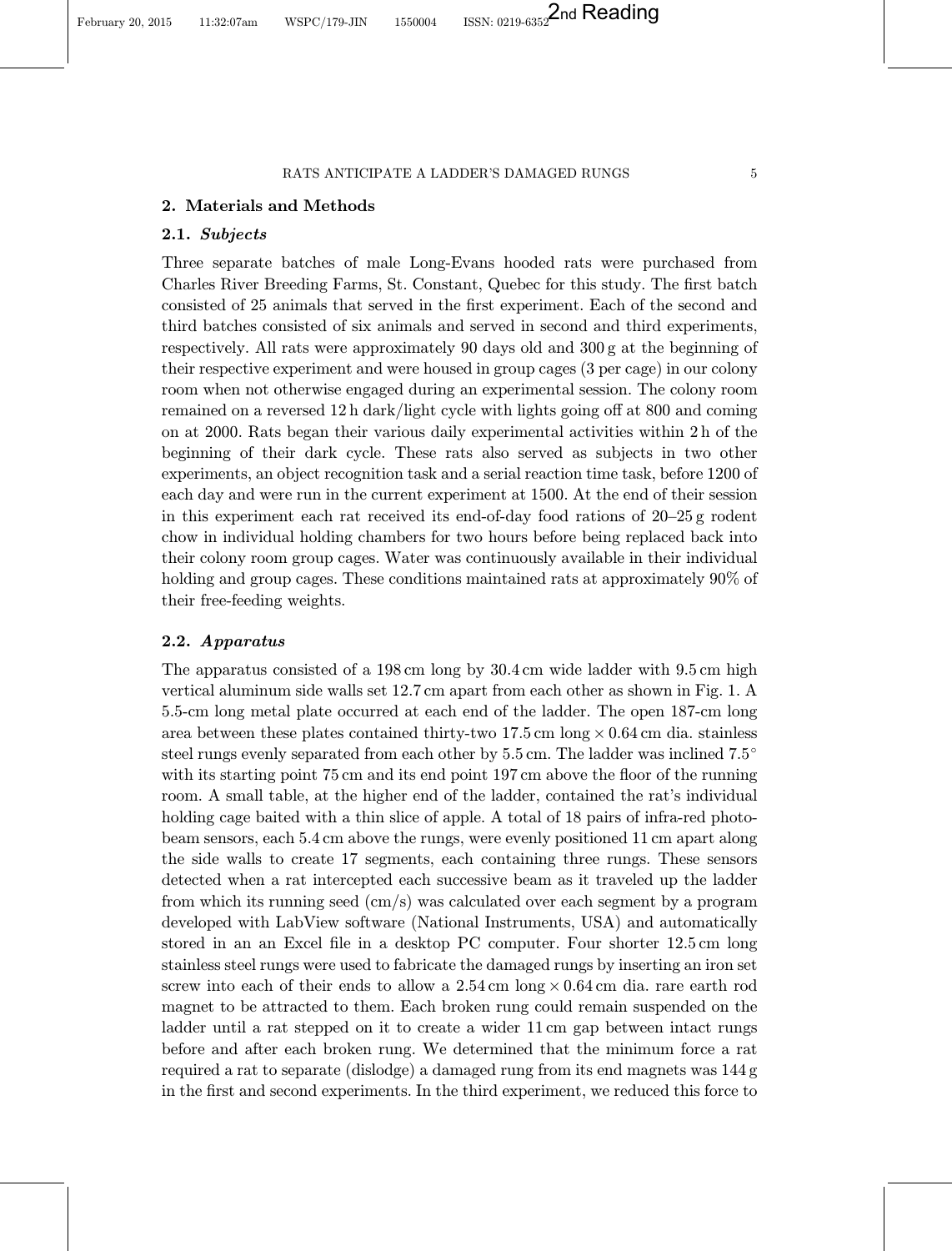February 20, 2015 11:32:07am WSPC/179-JIN 1550004 ISSN: 0219-6352 2nd Reading

## 6 D. LOPATIN ET AL.

 $33 g$  by resetting the damaged rung's set screws further in from their flush end positions. Along with this modification to the damaged rung, we also renovated intact, unbreakable rungs by permanently attaching the same type of earth magnet rods to make them visually identical to the damaged rung. The only illumination in the running room aside from the computer monitor on a laboratory bench at the end wall came from indirect lighting of two 40-W incandescent lamps on a side wall. A commercially available (JVC) digital camcorder was located beneath the ladder to record rats' paw placements on the single target rung during the second and third experiments.

## 2.3. Procedure

Rats were given a five-day pre-training phase to acclimate them to handling and food maintenance schedule procedures and to shape them to run up the ladder for a slice of apple in their individual holding cages. Following this pre-training phase, rats in the first experiment were run on the ladder for 21 daily sessions divided into three phases consisting of a 9-session BL training phase on the intact ladder, followed by a threesession "break-a-way" phase with four widely- and evenly distributed damaged rungs that broke away when stepped on, and finally a nine-day recovery or extinction phase on the \repaired" ladder with intact rungs that replaced the damaged ones. During the BW phase,  $13$  randomly selected animals received the 4 broken rungs at fixed locations, one each within segments  $3, 5, 7$ , and  $9$  over the first half of the ladder (the 1st Half group) while the other randomly selected 12 rats received these broken rungs at fixed locations, one each within segments  $11, 13, 15, 17$  over the second half of the ladder (the 2nd Half group).

The six rats in the second experiment received two runs of 27 sessions following initial pre-training. Each run was divided into three equal 9-session BL, BW, and recovery phases. Half the animals in the first run were exposed to a damaged rung at a fixed location in segment 8 and the other half to it at a fixed location in segment 12 during the BW phase. Following the last recovery phase in that run, each rat received a second run of 27 sessions similarly evenly divided into these three phases but with the damaged rung at the other location in its BW phase. Thus, this experiment was a within-subjects temporally counterbalanced design for varying the damaged rung's two locations.

In the final experiment, six other experimentally naïve rats received a 6-session BL training phase and a 12-session BW phase following their initial pre-training phase. The BL phase consisted of three two-session blocks that alternated between segments with a target intact rung signaled by an added closer rung and segments without this added rung. Each of these two types of trials occurred in segments 9, 10, and 11 in an ascending order. We limited the number of BL sessions in this experiment to prevent rats from habituating (ignoring) changes in rung spacing configuration in those segments that would eventually contain a damaged rung. The BW phase consisted of four three-session blocks, with the damaged target rung randomly changed over the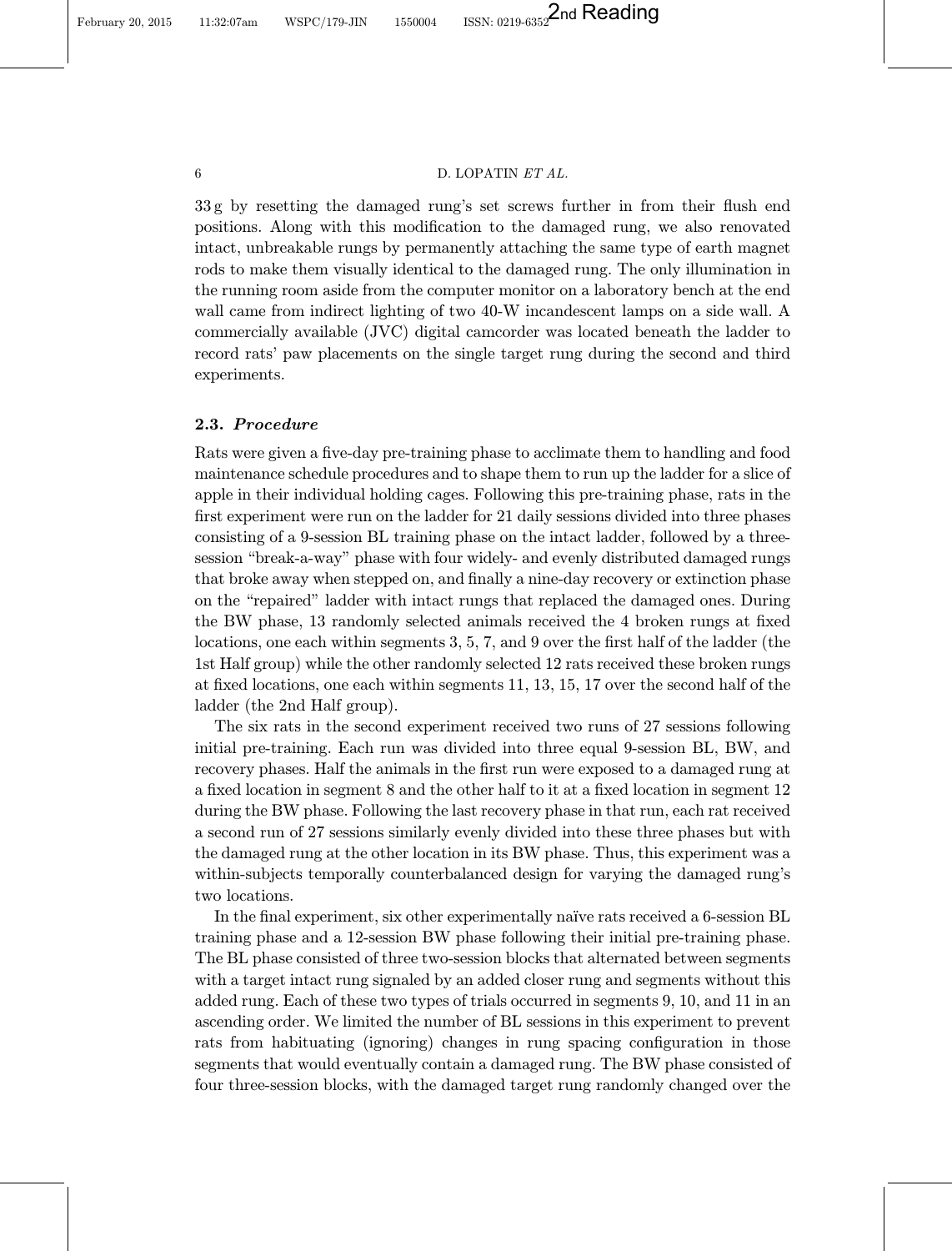three mid-section segments. The two odd numbered BW blocks of sessions contained a signaled faulty rung while the two even numbered BW blocks contained the nonsignaled faulty rung. One of the three segments that contained the damaged rung was randomly varied over sessions without repetition within each block of BW trials. We note that unlike the previous two experiments, we did not fix the position of the target rung over trials thus making the extra signal rung a better predictive signal than the more variable mid-location of the damaged rung. We also omitted a recovery phase in this experiment for reasons later explained.

Throughout the study, the experimenter sprayed the ladder with lemon scented disinfectant between animals and ran rats in a different order each day.

## 2.4. Data analysis

Running speeds. Although each rat produced a running speed (cm/s) over each of the ladder's 17 segments during each experimental session, we eliminated its speeds from the 1st segment because a rat was already part way in that segment when it began running up the ladder. We also reduced the considerable amount of speed data generated by each rat over the remaining 16 segments over all sessions to produce more easily analyzable data as follows. First we calculated the average of each segment's speed over each block of three sessions for each rat. This recalculation produced 16 averaged segment speeds in each of the three blocks of BL trials, for the one block of BW trials in the first experiment and the three blocks in the second experiment, and for each of the three blocks of trials in the recovery phase in both experiments. We further decreased each rat's dataset in each experiment by eliminating its averaged segment speeds on its first two blocks of BL trials. We used only a rat's averaged BL segment speeds from that phase's third block for comparisons to the averaged data from its respective segments in the BW and recovery phases. We observed that rats displayed their highest and most stable asymptotic speeds on the third block of BL trials that averaged from around  $20 \text{ cm/s}$  on the 2nd segment and remained around 40 cm/s over each of the remaining 15 segments of the ladder. Finally, to further reduce the amount of data to a more manageable level, we recalibrated each rat's averaged segment speeds from each BW and recovery block of trials as speed difference scores from those of respective segments in its 3rd block of the BL phase. Thus, each rat's final data consisted of 16 speed difference scores in one or three blocks in the BW phase in the first and second experiment, respectively and of 16 speed difference scores in three recovery blocks in each experiment. Consequently a minus or plus speed difference score in any segment in these two phases indicated a speed below or above of that segment's BL speed, respectively. Although we analyzed speed difference scores from a total of four blocks of trials over the last two phases in the first experiment, for ease of explication we designate the fourth block of trials only as that of the BW phase and the 5th, 6th, and 7th block of trials as those from the 1st, 2nd and 3rd block of the recovery phase. In the second experiment, the speed difference scores from the last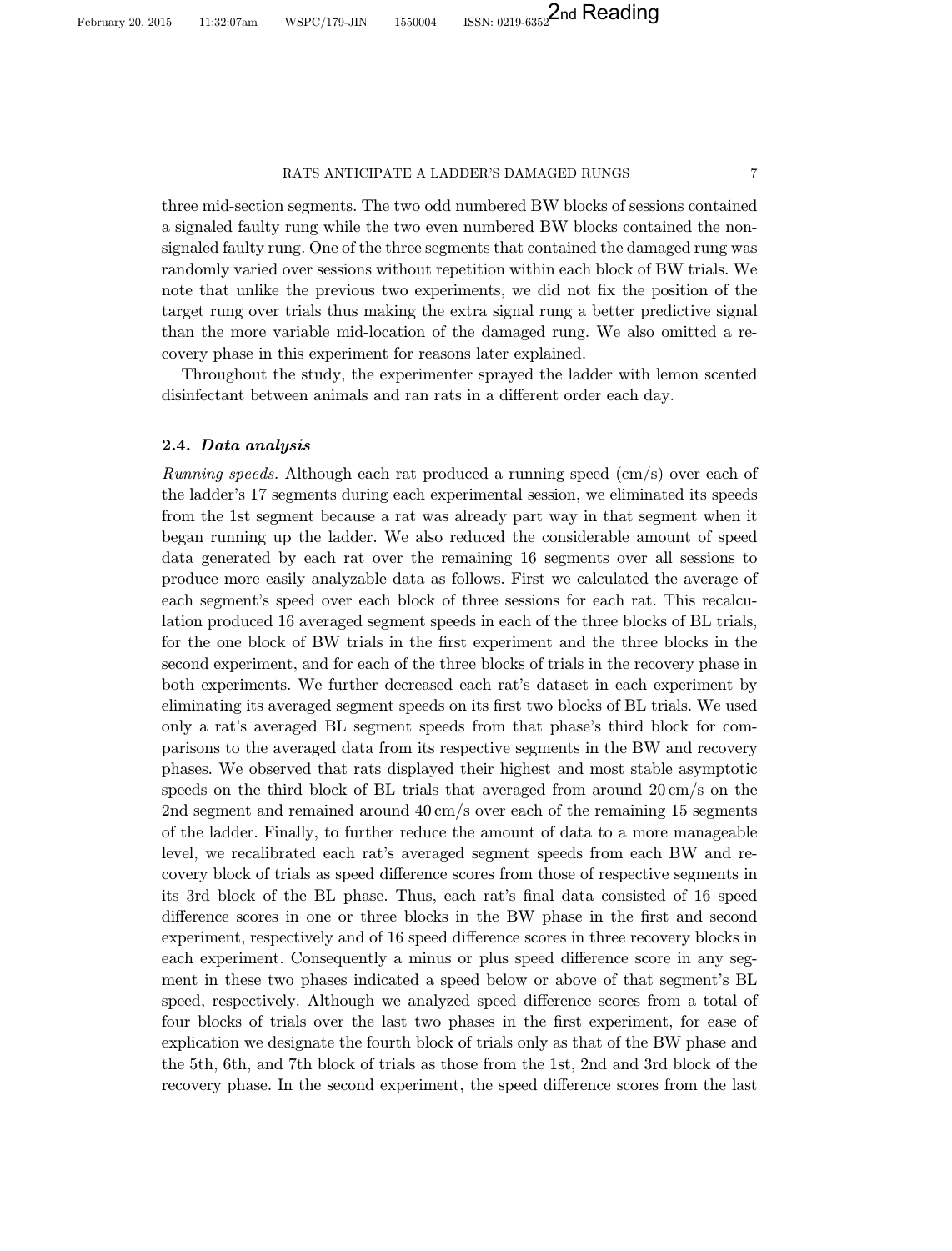#### 8 D. LOPATIN ET AL.

six blocks of trials are similarly designated as the 1st, 2nd, and 3rd BW blocks followed by the 1st, 2nd, and 3rd recovery blocks.

We conducted statistical analyses of the speed difference scores in the first two experiments as follows. For the first experiment, we carried out two separate sets of statistical analyses on rats' speed difference scores. The first consisted of a series of one-way ANOVAs within each group over each half of the ladder (eight segments) for each block. These analyses along with post hoc one-sample t-tests for each segment and pair-wise (LSD) comparisons between segments provided information about which BW and recovery phase segment's speed difference score significantly departed from its BL phase's segment speed (set at  $0$ ) and how these difference scores varied over successive segments. The second set consisted of two-way ANOVAs and appropriate post hoc comparisons that compared groups within each of their safer and unsafe ladder areas.

For the second experiment, we used only those speed difference score data from nine segments containing the target rung that was located within that section's 5th segment. Thus, when a damaged or replaced intact rung occurred in the 8th or 12th segment, we examined speed difference scores from the 4th to the 12th segment or from the 8th to the 16th segment, respectively. We note that our main comparisons concerned speed difference scores based on target rung locations (pooled over runs) within the BW and recovery phases. As in the first experiment, we first conducted a one-way ANOVA within each block at each broken rung location to determine whether each BW or recovery phase segment's difference speed score significantly departed from its respective BL speed set at 0. Then we conducted a two-way (2  $target$  rung locations  $\times$  9 segments) ANOVA (repeated measures on both factors) for each block to determine the statistical reliability of any apparent differences in these patterns as a function of target rung location. We conducted supplementary statistical tests for comparisons among BW phase blocks at each target rung location when warranted. Although we also carried out the same type of statistical analyses to compare runs (pooled over target rung location), we confine our description of results from the analysis concerning the effect of target rung location for reasons given later.

In the third experiment, each segment's speed for each rat was averaged over each of the three signaled and non-signaled sessions in each BL and BW phase (pooled over segment location). As in the second experiment, we used only the averaged segment speeds from those nine segments that included the middle segment containing an intact or damaged target rung. Thus, when the target rung occurred in segment 9, or 10, or 11, we examined averaged segment speeds over segments 5 through 13, or over segments 6 through 14, or over segments 7 through 15, respectively. For ease of explication we designate each of these nine segments as the 1st through 9th segment with its 5th segment containing a signaled or non-signaled target rung. Unlike the first two experiments we could not further recalibrate BW segment speeds into difference scores because the pattern of BL speeds differed as a function as type of rung configuration as we later describe. Therefore, we directly compared rats' BW segment speeds with their respective BL segment speeds within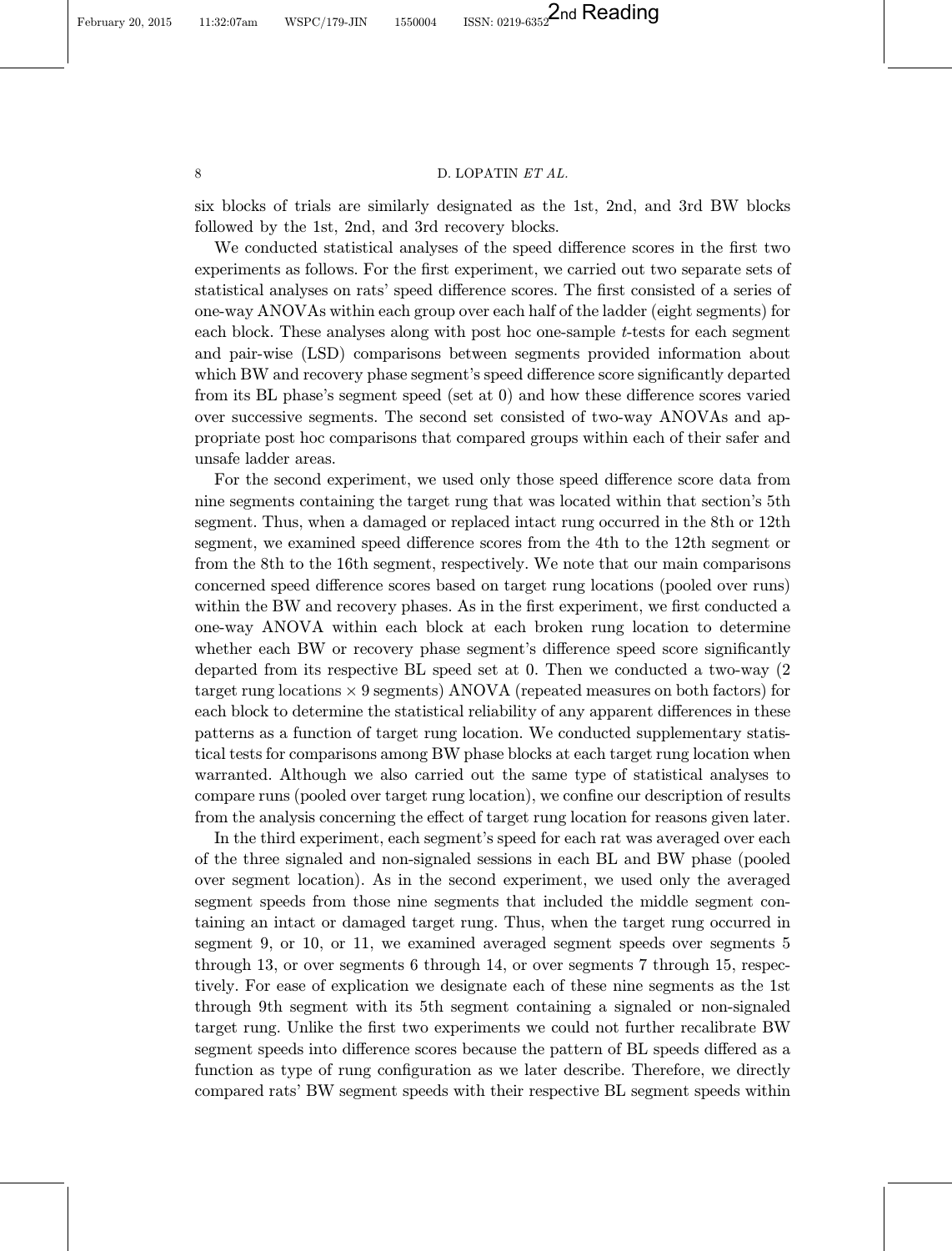each target rung configuration by two-way and one-way within-Ss ANOVAs and appropriate post hoc LSD and t-test comparisons.

Paw placement patterns. From our examination of each rat's video recordings, we determined how often it touched the \target" rung with one of its fore paws and hind paws within each phase in each run in the last two experiments and also how often it touched the closer signal rung in the third experiment. From these data we also calculated the proportion of times rats dislodged the damaged rung with either one of their fore or hind paws during each block of BW sessions in the last two experiments and the proportion times they touched the added, intact signal rung in the third experiment. We analyzed these data by appropriate two-way ANOVAs to determine the effects of target rung location and runs over phases and within each BW phase in the second experiment and by a one-way ANOVA to determine the effects of signaling the target rung.

Any effect from a statistical analysis was considered significant at  $p < 0.05$ .

## 3. Results and Discussion

We describe and discuss the results from each experiment separately.

## 3.1. Experiment1: Effects of location of the "unsafe" and "safer" half of the ladder

Figure [2](#page-10-0) shows the speed difference scores on each segment within the unsafe half (boxed in by broken borders) and the safe half of the ladder for each group. We first report results from each group's currently or previously "unsafe" half during its respective BW and recovery blocks of trials and then similarly report results from each group's "safer" half of the ladder.

As seen in the boxed-in unsafe areas of Fig. [2](#page-10-0) and confirmed by one-way ANOVAs, each group produced consistently significant below-BL speeds during its BW phase, 1st Half group:  $F_{1,12} = 55.43$ ,  $p < 0.001$ ; 2nd Half group:  $F_{1,11} = 91.41$ ,  $p < 0.001$ . Each group's below-BL speed difference score was higher in the first segment of that area than in each of the remaining seven segments to produce a significant effect for segments, 1st Half group:  $F_{7,84} = 3.19$ ,  $p = 0.005$ ; 2nd Half group:  $F_{7,77} = 6.67$ ,  $p < 0.001$ . The two-way ANOVA failed to uncover a significant difference between groups. During the recovery phase, each group continued to produce below BL speeds on some segments that generated an overall significant effect, 1st Half group:  $F_{1,12} = 13.19, p = 0.003;$  2nd Half group:  $F_{1,11} = 14.07, p = 0.003$ . However, the 1st Half group increased its speeds up to BL (i.e., they reduced minus speed difference scores) over the last two segments in first block of recovery trials to generate a significant effect for segments,  $F_{7,84} = 4.61, p < 0.001$ . Although the 2nd Half group slightly but significantly increased its segment speeds in the first block of recovery trials from those in the previous block of the BW trials as revealed by paired-samples t-tests at each segment,  $t_{s11} \geq 2.00$ ,  $p_s \leq 0.035$ , it continued to maintain significant below BL speeds (i.e., minus speed difference scores). These different patterns of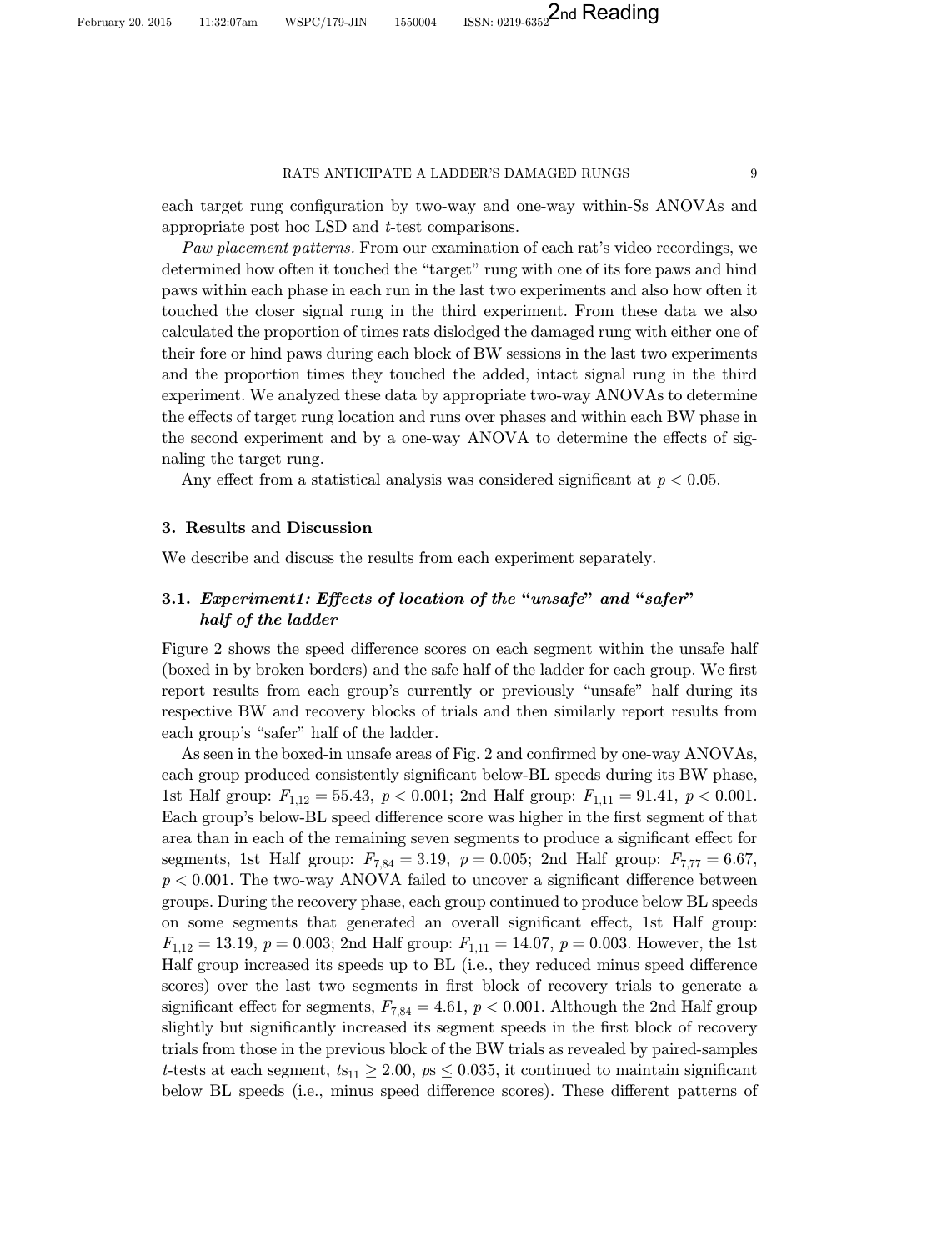<span id="page-10-0"></span>February 20, 2015 11:32:07am WSPC/179-JIN 1550004 ISSN: 0219-6352 2nd Reading



### 10  $D.$  LOPATIN *ET AL.*



Fig. 2. Mean speed difference at each segment between the BW block and the third block of BL trials (BW-BL3) and between each of the three blocks of recovery trials and the third block of BL trials (Rec1- BL3; Rec2-BL3; Rec3-BL3) for each group in the first experiment. The areas boxed in with a dashed border contain data from unsafe half of the ladder containing a damaged rung at a fixed location within each of the four circled segments. The remaining areas represent the safer half of the ladder within each group. Enlarged bold bordered data markers designate segment speeds significantly different ( $p < 0.05$ ) from their respective third block of BL trials' (BL3) segment speeds set at 0 (horizontal line). Vertical error bars are  $\pm$ SEM.

recovery performance between groups generated a significant group by segments interaction,  $F_{7,161} = 2.44$ ,  $p = 0.021$ . All rats similarly increased their speeds to BL levels (i.e., reduced their minus speed scores) over their 2nd and 3rd recovery blocks. Thus, rats were more similarly disrupted by dislodging damaged rungs that occurred on either half of the ladder but somewhat more different in their recovery performance patterns.

The difference between groups during the first recovery block may be attributed to rats in the 2nd Half group anticipating only one hedonically positive event as they ran up the previously unsafe area of the ladder; that is, to the baited holding chamber, while rats in the 1st Half group anticipated two hedonically positive events; that is, a long safer half of the ladder leading up to the baited holding chamber. These differences between groups disappeared by the 2nd recovery block suggesting that each group had learned that its previously unsafe area no longer contained damaged rungs.

As seen in the unboxed safer areas of Fig. 2, groups greatly differed as they ran over their respective segments. In the BW phase block, the 1st Half group increased its speeds (i.e., reduced its minus speed difference scores) up to BL levels by the third segment (segment 12) of its safer half and maintained these levels over all but the next to last segment in the first block of recovery trials. A significant effect for segments,  $F_{7,84} = 6.28$ ,  $p < 0.001$ , and post hoc one-sample t-tests confirmed these observations. The 2nd Half group displayed similar significant below-BL speed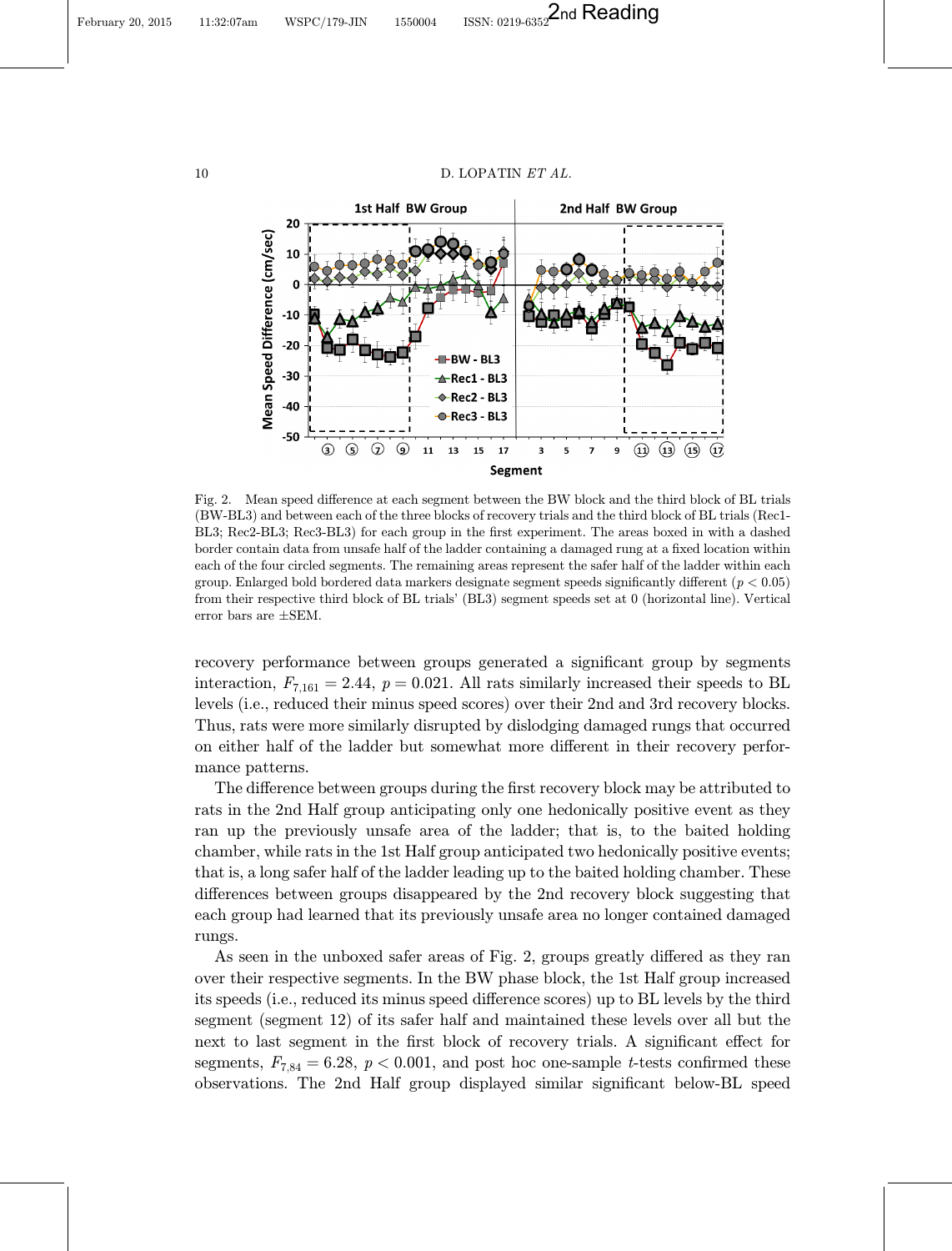difference scores over segments in both the BW and the first block of the recovery trials,  $F_{51;11} = 17.14; 10.13, ps = 0.002; 0.009$ . A significant segments effect, however, occurred during the first recovery block,  $F_{7,77} = 2.26$ ,  $p < 0.038$ , due to slight but significant changes in speed difference scores between segments 3 and 7 and between segments 7 and 8. Significant groups by segments interactions within each phase,  $F_{57,161} = 3.16; 3.63, p s < 0.01$ , supported these observed differences between groups.

Traditional associative learning theories ([Mazur](#page-23-0), [2013](#page-23-0)) can account for these group differences as follows. The first or "safer" half of the ladder for the 2nd Half group would be expected to elicit a negative conditioned emotional state by occurring before the "unsafe" half to partially suppress rats' forward movement. The safer half for the 1st Half group would not be expected to elicit any sort of suppressive conditioned emotional response as it occurred after the unsafe half. Rather it should have elicited positive conditioned emotional "relief" or escape from the unsafe side effect to promote more rapid recovery of speeds to BL as was uncovered in the first recovery block. Indeed, this difference between groups became more apparent over the second and third blocks of recovery trials. As seen in Fig. [2](#page-10-0) and supported by a significant main effect, the 1st Half group developed above-BL speeds on all but a single segment within each of the last two recovery blocks,  $F_{51,12} = 9.20; 8.42, p_s = 0.01; 0.013$ . The 2nd Half group, however, developed segment speeds not significantly different from BL during the second block of recovery trials but did significantly exceed BL on three segments in its third block recovery block to generate an overall significant segments effect,  $F_{7,77} = 3.96$ ,  $p = 0.001$ . A significant groups effect in the 2nd block of the recovery phase,  $F_{1,23} = 5.90, p = 0.023,$  and a significant groups by segments interaction the 3rd recovery block,  $F_{7,161} = 2.90, p = 0.007$ , further confirmed these differences.

A positive contrast effect by the 1st Half group did not occur until the second block of recovery trials by which time any disruptive effects within the first, previously unsafe half of the ladder had disappeared. Perhaps rats had not forgotten which half of the ladder had previously been "unsafe" or "safe" while traversing it during the recovery phase. Retrieval of such memories, while not sufficient to reduce (suppress) forward movement below BL within a previously unsafe half, may have been sufficient to produce delayed "relief" reactions in the safer half for the 1st Half group. This idea is consistent with a cognitive theory of aversive conditioning [\(Seligman & Johnston, 1973](#page-23-0)) and the idea that extinction training does not eliminate memories of previously acquired associations ([Bouton & Bolles](#page-22-0), [1985](#page-22-0)).

We note that traditional associative learning theory [\(Mazur, 2013](#page-23-0)) can account for the difference between groups on the first block of the recovery trials in an unsafe area. However, according to such a theory, rats should have shown less disruption on the unsafe area nearer the end of the ladder and its baited holding chamber. Perhaps exposing rats to four evenly spaced damaged rungs obscured any such location effect. It is also possible that exposing rats to so many faulty rungs within the first half of the ladder also obscured any positive contrast effects on the safer half of the ladder. This possible obscuring factor would have been eliminated in the second experiment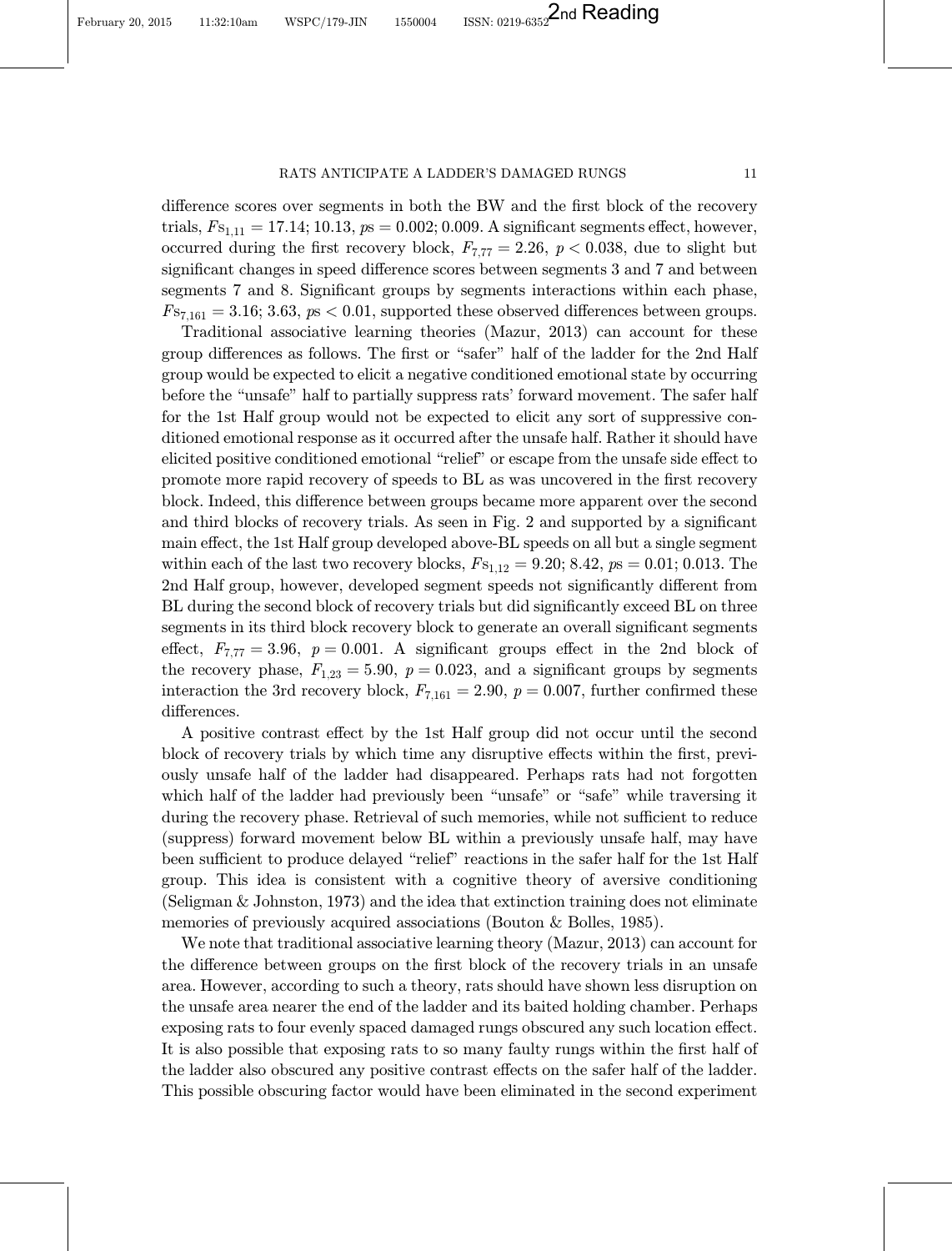February 20, 2015 11:32:10am WSPC/179-JIN 1550004 ISSN: 0219-6352 2nd Reading

#### 12 D. LOPATIN ET AL.

where rats received only a single damaged rung over many more BW sessions. Thus, we examined the performance by rats in the BW and recovery phases of the second experiment to determine whether they would be disrupted more when they encountered the damaged rung further way from the end of the ladder and whether they would be more likely to reliably develop a positive contrast speed effect after dislodging the faulty rung.

We also noticed that rats did not always dislodge every damaged rung in their unsafe area in this experiment. Although we neglected to record when and which damaged rung they failed to dislodge, we note that every rat failed to dislodge at least one damaged rung. This effect led us to ask whether such "failures" reflected a deliberate attempt by rats to avoid dislodging rungs by exerting less pressure on them in the unsafe area or merely reflected rats' inadvertent skipping over some rungs that by chance were damaged. We attempted to answer this question in the next experiment by recording paw placements on a single damaged rung over more BW sessions.

## 3.2. Experiment 2: The effects of the location of a single damaged rung

Running speed difference scores. Initial statistical analyses of segment speeds on the third block of the BL phase as a function of either target rung location (pooled over runs) or of runs (pooled over target rung locations) revealed only a significant effect for runs resulting from higher BL segment speeds in the second than first run  $(43 \pm 5 \text{ cm/s vs. } 35 \pm 3 \text{ cm} \cdot \text{s}), F_{1.5} = 7.65, p = 0.040$ . Only a negligible non-significant difference in BL speeds between segments containing the target rung in segment 8 and in segment 12 (40  $\pm$  3 vs. 39  $\pm$  6 cm/s) was found. In view of the upward drift in BL speeds over runs, we confine our description and discussion of results based on target rung location where speed difference scores were derived from equivalent BL speeds around each target rung location. We further note that changes in speeds over successive segments leading up to and away from the segment containing the target rung were similar under either type of analysis.

Figure [3](#page-13-0) shows the speed difference scores on the nine segments speeds over the three BW (a) and three recovery blocks (b) when a damaged rung occurred on segment 8 (left panels) or on segment 12 (right panels). As seen Fig. [3\(a\)](#page-13-0), rats reduced their speeds below BL on the segment just after the one containing the target rung in either location and then increased them to levels near BL over the remaining segments in each block. These observations were confirmed by a significant segments effect when the damaged rung occurred in segment 8,  $F_{s8,40} = 2.55$ ; 3.04; 4.90,  $p_s \leq 0.024$ , or in segment 12,  $F_{s_{8,40}} = 4.06$ ; 5.34; 6.04,  $p_s \leq 0.001$ . However, rats displayed more consistent and greater declines in speeds below BL on segments that occurred up to and including the one following the damaged rung in segment 8 than in segment 12. This difference was most striking in the third block of BW trials. That is, rats produced a significant overall below-BL speed in each of the BW blocks when the damaged rung occurred in segment 8,  $F_{s_{1,5}} = 12.71$ ; 13.45; 38.21,  $p_s \le 0.016$ , but only a significant overall below-BL speed in the second BW block when it occurred in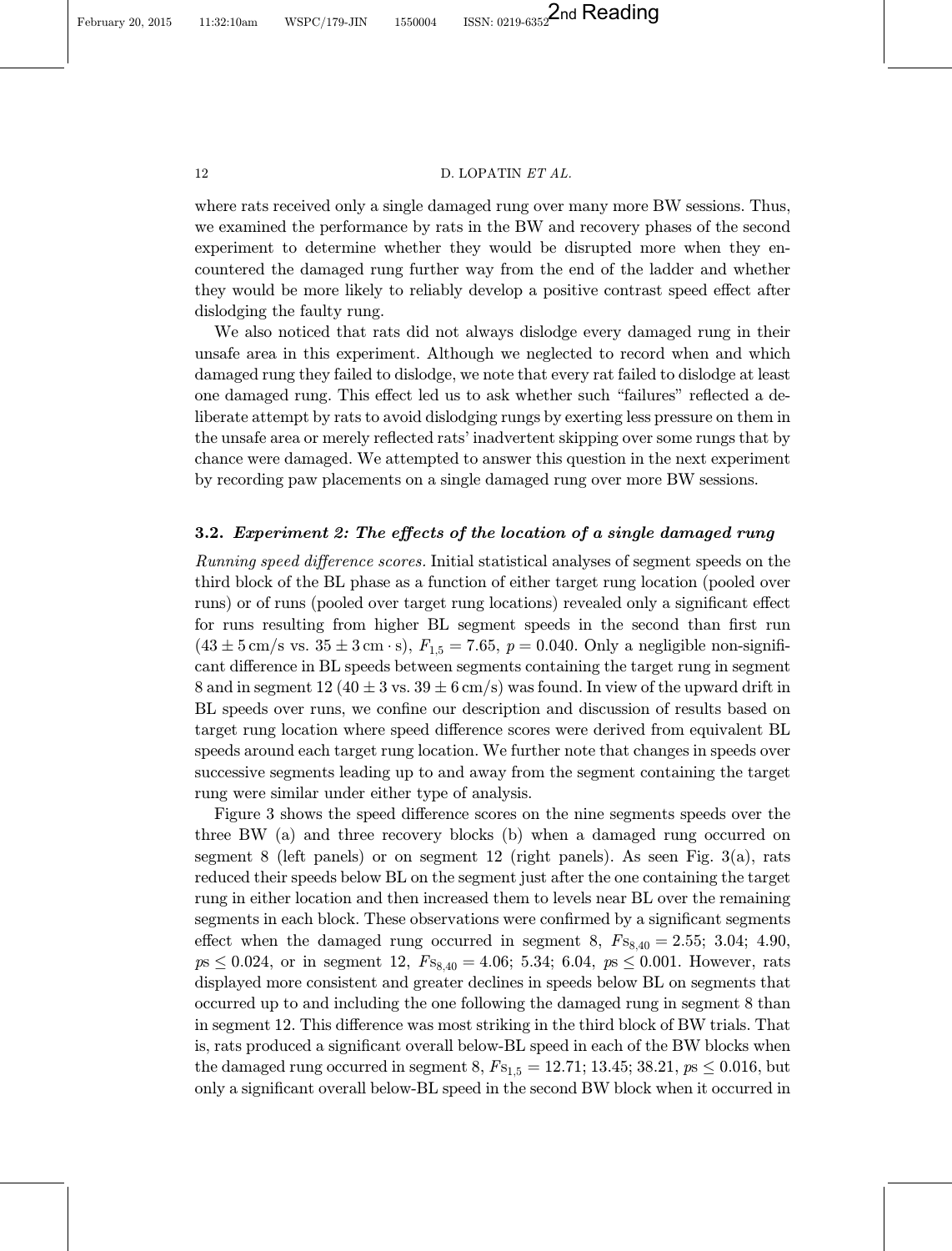<span id="page-13-0"></span>

(a)



Fig. 3. (a) Mean speed difference at each segment between each BW block and the third block of BL trials when a damaged run occurred in the 8th segment (left panel) or in the 12th segment (right panel). (b) Mean speed difference at each segment between each recovery (Rec) block and the third block of BL trials when a damaged run occurred in the 8th segment (left panel) or in the 12th segment (right panel. Enlarged bold bordered data markers designate segment speeds significantly different ( $p < 0.05$ ) from their respective third block of BL trials' (BL3) segment speeds set at 0 (horizontal line). Vertical error bars are  $\pm$ SEM.

segment 12,  $F_{S_{1,5}} = 10.36, p = 0.024$ . The more obvious differences between damaged rung location over segments during the third block of the BW phase was further confirmed by a significant interaction between damaged rung segment location and segments within those trials,  $F_{8,40} = 3.41$ ,  $p = 0.004$ . Comparisons between blocks in the BW trials for each damaged rung location also produced a significant blocks effect when the broken rung only occurred in segment 8,  $F_{2,10} = 8.43$ ,  $p = 0.007$ . Pair-wise comparisons from this effect revealed that rats developed an overall significantly greater below-BL speed in their third block  $(-12 + 1.9 \text{ cm/s})$  than in either their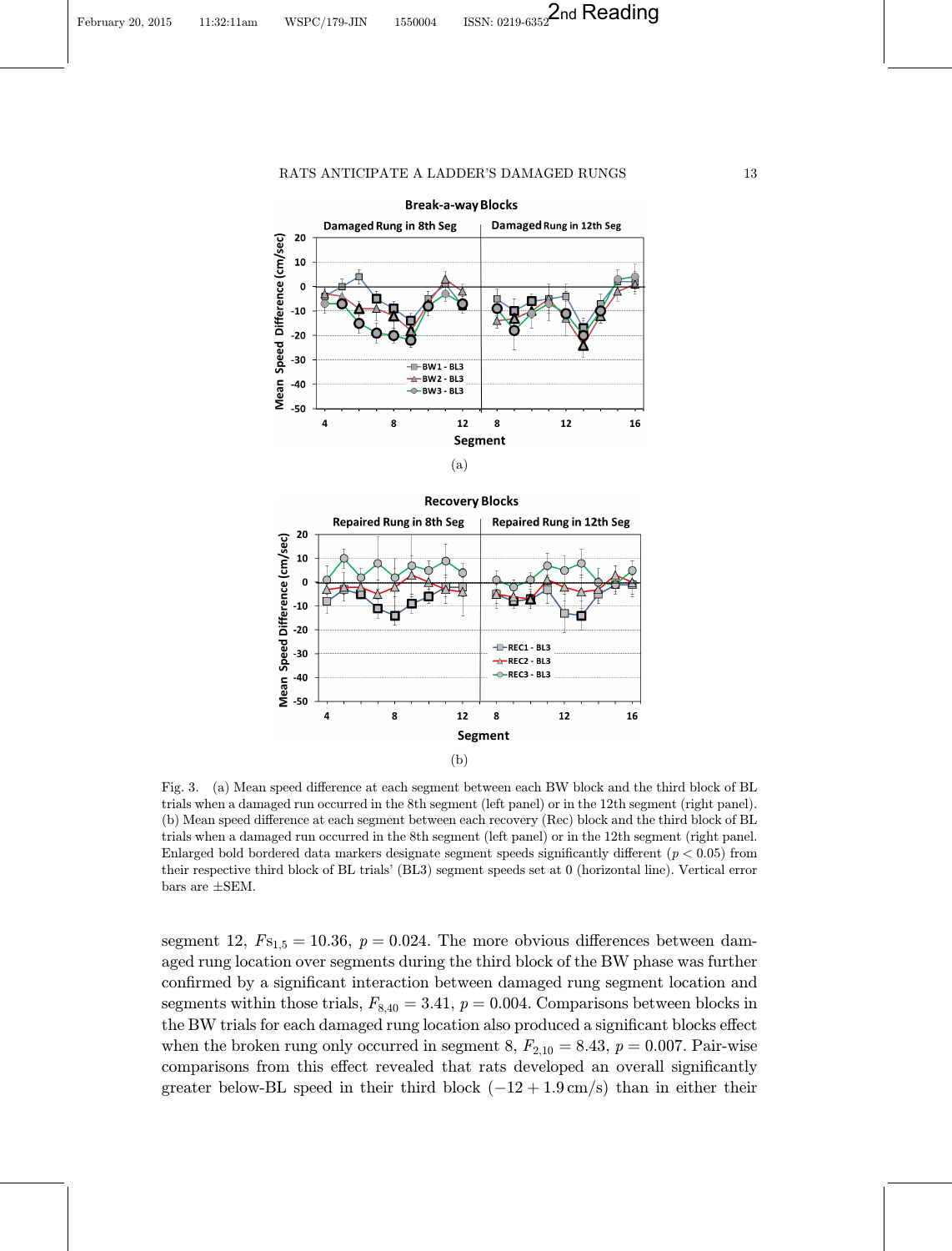## 14 D. LOPATIN ET AL.

second  $(-7 \pm 1.9 \text{ cm/s})$  or first block  $(-5 \pm 1.5 \text{ cm/s})$ . We note that rats did not increase their segment speeds above BL on any segments that followed that containing the damaged rung. Thus, rats showed no relief-like, positive contrast effects during the BW trials.

These results fail to show that rats habituated or otherwise adapted to several exposures to a single damaged rung. Rather, they more consistently reduced their running speeds as they approached and dislodged a rung located closer to (in segment 8) than further from (in segment 12) the start of the ladder. Consequently rats' anticipation of the baited chamber by their arrival at segment 12 appeared to counteract anticipation of its faulty rung.

One finding requiring some further explanation is that rats actually reduced their speeds more in the segment following the one containing the broken rung. Our inspection of rats' video clips, however, reveal that, as rats stepped on a damaged rung with their fore paws, their heads were already extended across the next segment's photo beam. Therefore, the apparent slower speeds in the latter segment were likely an artifact of the animals pausing while still within the former as it was dislodging the damaged rung.

Figure  $3(b)$  shows the mean segment speed difference scores for each block of recovery trials. As seen in this graph and supported by a significant segments effect at each target rung location,  $F_{88,40} = 2.28$ ; 3.35,  $ps = 0.041$ ; 0.036, rats maintained their below-BL speeds on segments leading up to and on the one previously containing a faulty rung during their first block of recovery trials. Thus, rats had not merely reacted to dislodging the damaged rung in segment 12 but were anticipating such an event in the previous BW trials. Although rats continued to show more consistent and overall below-BL speeds over segments when the target rung occurred in segment  $8$  than in segment  $12$ , this location effect just missed significance,  $F_{1,5} = 6.48, p = 0.052$ . Post hoc one-sample t-tests, however, revealed that rats produced significant below-BL speeds over more segments when the target rung was within segment 8 than within segment 12. Rats recovered as quickly (by their 2nd recovery phase block) to their BL performance as had rats in Experiment 1, but failed to show any above-BL speeds over segments following either segment containing the target rung. Consequently, unlike rats in Experiment 1, they did not evidence any delayed "relief-like" effects during either run's recovery phase.

Paw placement patterns on the target rung. Figure [4\(a\)](#page-15-0) shows the proportion of trials that rats touched the faulty or the replaced intact (target) rung with either a fore paw or hind paw or stepped over it in each run's respective BW and recovery phase. Examination of these data did not reveal any significant change in rats' likelihood of touching it with one of their fore paws either as a function of the target rung location or the experiment's run. As seen in Fig. [4\(a\),](#page-15-0) rats overwhelmingly touched the target rung with one of their fore paws and seldom if ever only touched it with one of their hind paws or failed to touch it with either by hopping over it. Therefore, animals did not change their paw placement patterns during either run's BW phase. However, four rats did not always dislodge the broken rung on every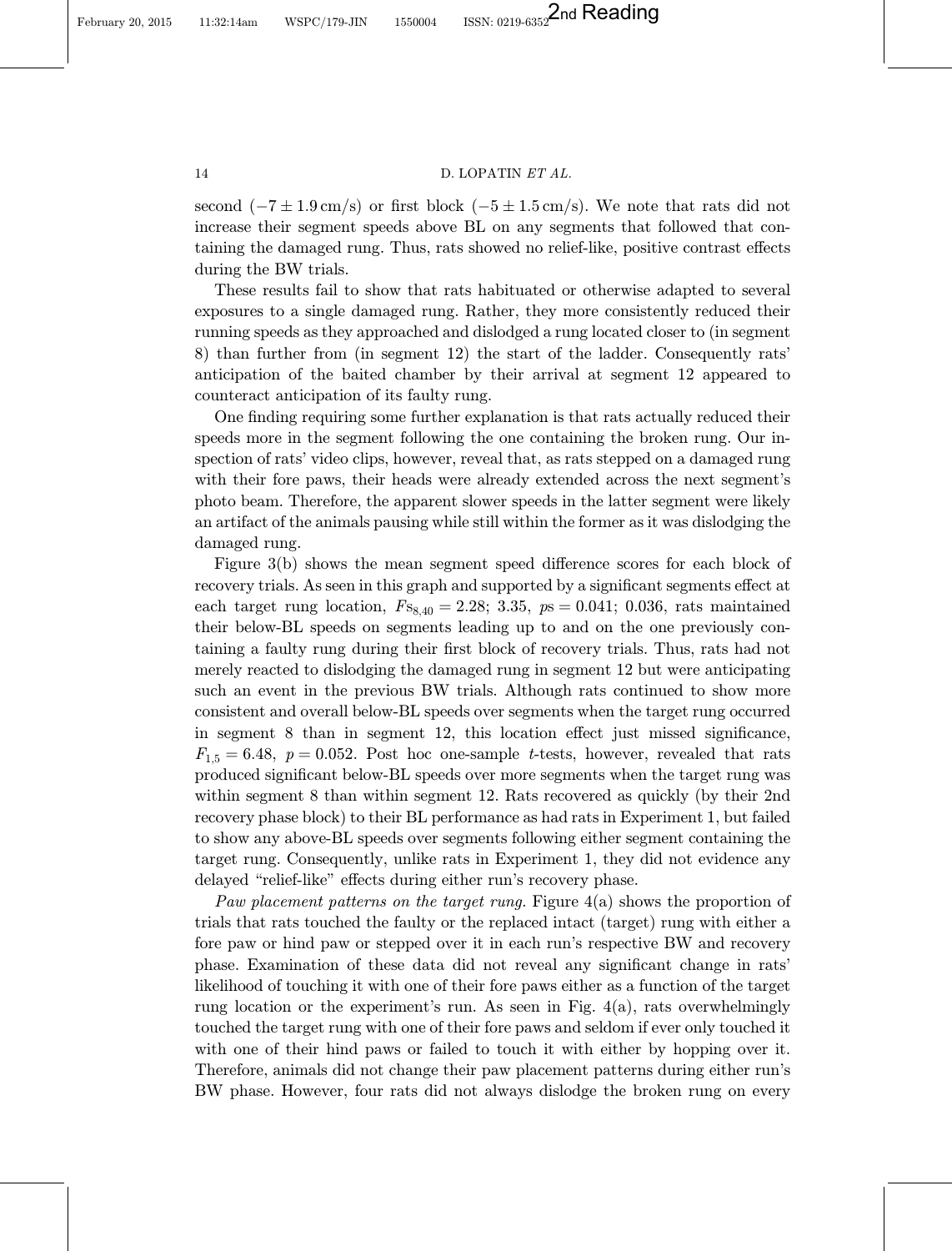<span id="page-15-0"></span>



Fig. 4. (a) Proportion of trials during each phase of each run in the second experiment that rats touched the target rung with one of their fore paws, with only one of their hind paws, or did not touch it with either of these paws (Skip). (b) Proportion of trials within each BW block that rats dislodged the damaged rung with a fore paw or a hind paw during the first run (left panel) and during the second run (right panel). Vertical error bars are  $+SEM$ .

session in either run's BW phase. Of the two rats that dislodged the broken rung on every session in the first run, only one continued to do so in its second run. The proportion of sessions that rats dislodged the rung during their first and second runs averaged  $80 \pm 8\%$  and  $74 \pm 8\%$ , respectively and of those sessions, they did so with their fore paws on only  $41 \pm 8\%$  or  $51 \pm 15\%$  in their first and second runs, respectively.

Figure 4(b) shows the pattern of paw placements causing the damaged rung to be dislodged during each run's BW block of trials. As seen in the left panel in Fig. 4(b), rats primarily dislodged the damaged rung with one of their fore paws on its first run's initial block of BW trials but substantially decreased doing so over the next two blocks while they appeared to increase dislodging it with one of their hind paws. This observation was confirmed by a significant blocks effect for fore paw data,  $F_{2,10} = 6.12$ ,  $p = 0.018$ , that LSD pair-wise comparisons found was caused by a significant difference between the third and first block of trials,  $p = 0.001$ . The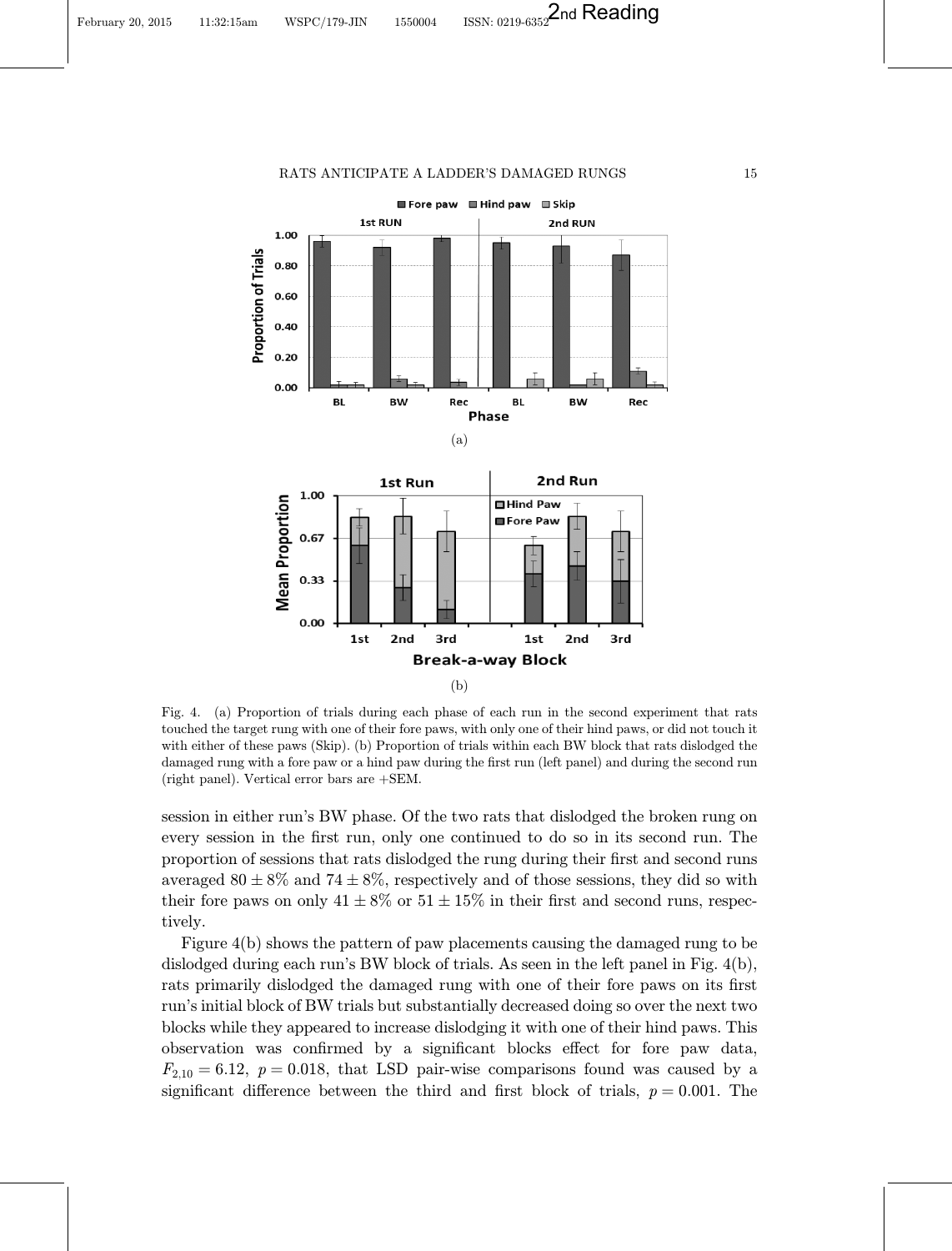February 20, 2015 11:32:15am WSPC/179-JIN 1550004 ISSN: 0219-6352 2nd Reading

#### 16 D. LOPATIN ET AL.

corresponding opposite change for using a hind paw to dislodge the target rung missed significance,  $F_{2,10} = 3.34$ ,  $p = 0.077$ , but LSD pair-wise comparisons uncovered significant one tail differences between the 1st and 2nd, or 3rd blocks,  $p_s = 0.02$ ; 0.04. These changes were not replicated in the second run as shown in the right panel of this figure but rats often touched the target rung with one of their fore paws without dislodging it until they stepped on it with a hind paw.

Results in the first run of this experiment might suggest that rats deliberately learned to reduce their fore paw pressure on pre-target and target rungs in attempting to avoid dislodging the latter with that paw. Perhaps rats could detect which rung was damaged when they lightly touched it with a fore paw without breaking it free from its magnets. It is also plausible that supposed changes in fore paw pressure only reflected a more automatic, classically conditioned anticipation of this aversive event. Failure to replicate these results in the second run, though, suggests that rats might not have found the reintroduction of a damaged rung as surprising or aversive. Moreover, the fact that rats increased their BL speeds on the second run, also suggests that they had reduced fear of falling through the ladder consisting of evenly but widely spaced rungs. Direct measurement of rats' paw touch pressures on rungs in future research with our preparation would be required to test these speculations. We note that findings from gait biomechanics research (Cham  $\&$ [Redfern](#page-22-0), [2002\)](#page-22-0) reveal that humans adapt to a potentially slippery surface on an inclined ramp by reducing their joint movements to decrease their force in walking. Such changes might correspond to those observed in changes in rats' fore paw reaching and grasping behavior on rungs in the elevated ladder in earlier studies [\(Soblosky](#page-24-0) et al., [1997a, 1997b](#page-24-0)).

One obvious way rats could have avoided dislodging a broken rung would have been by stepping over it with their hind paws once they had detected it with their fore paws. We did not observe any such skipping or hopping behavior in these rats, however. Perhaps rats were unable to use this response strategy because rungs were already either too widely spaced, or too difficult to distinguish from a faulty rung or too strongly held by its end magnets. This reasoning prompted us to run the final experiment in this study as previously described to control for these possible obscuring factors.

## 3.3. Experiment 3: Effects of signaling a more easily dislodged target rung with a closer intact rung

Running speeds. As already noted we did not calculate speed difference scores for the BW phase as in the previous two experiments because as seen in Fig. [5](#page-17-0) rats developed a markedly different BL speed pattern when exposed to the added closer (signal) rung in that phase. That is, only when the relative 5th segment contained the added intact rung (see black triangles in left panel) did rats reduce their running speeds as con firmed by a significant segments effect in a one-way ANOVA,  $F_{8,40} = 3.31$ ,  $p = 0.005$ . Pair, wise (LSD) comparisons further revealed that after significantly decreasing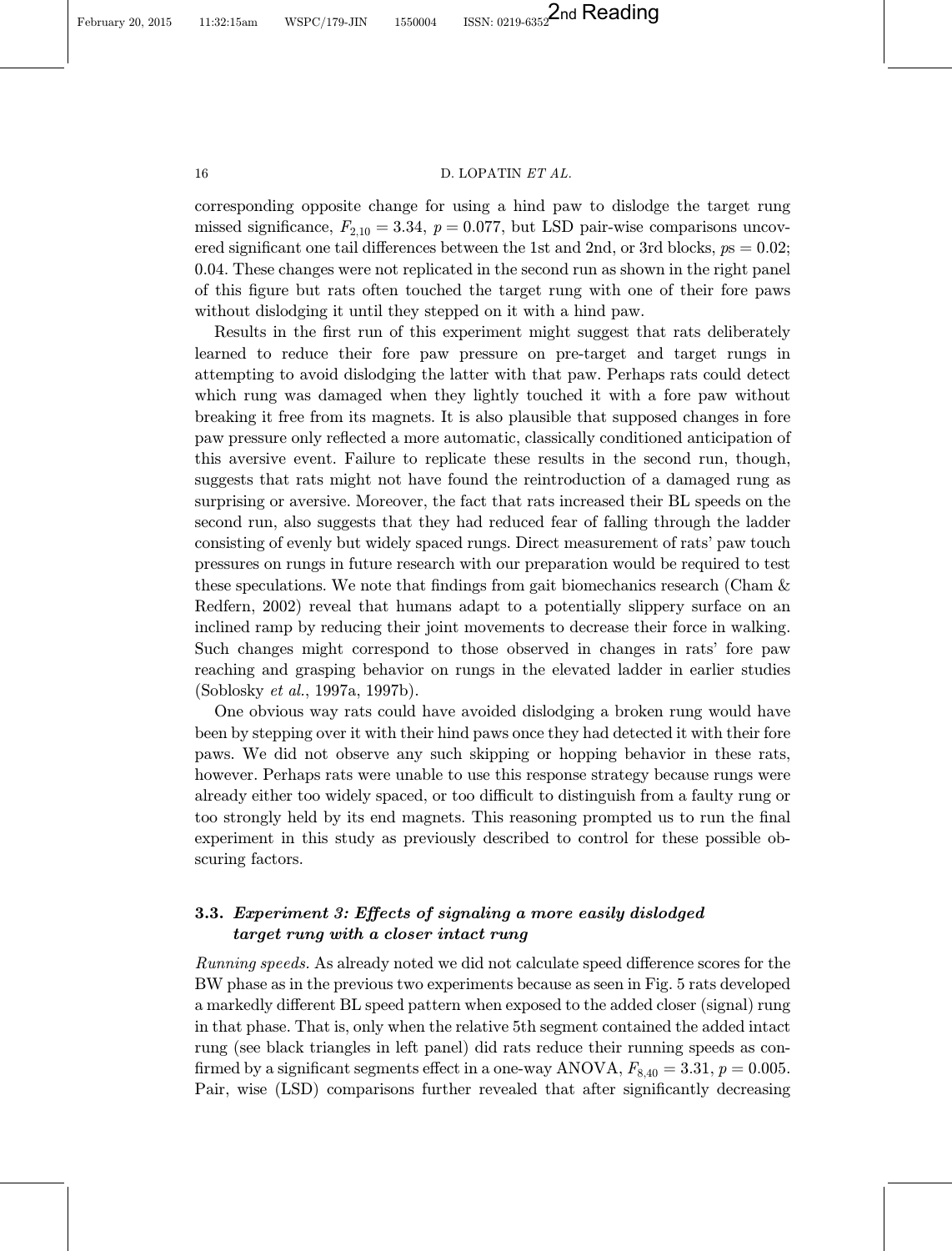<span id="page-17-0"></span>

Fig. 5. Mean segment speeds during BL and BW blocks in the third experiment when the 5th segment contained an extra "signal" rung before the target rung (left panel) and when no extra "signal" rung was present (right panel). Enlarged bold bordered data markers represent segment speeds significantly different ( $p < 0.05$ ) from their respective BL segment speeds. The added intact signal rung before the target rung occurred on the 1st and 3rd blocks of BW trials (left panel) and was absent on the 2nd and 4th blocks of BW trials. Vertical error bars are  $\pm$ SEM.

their BL speeds on a 5th segment, rats significantly increased them back to those of a 4th segment over the next three segments. In the absence of the added rung during BL trials (see black trials function in right panel) rats did not appear or significantly change their speeds over segments.

Comparisons between each BW block of trials and BL trials with the added closer signaling rung (left panel) revealed that rats reduced their speeds on the relative 5th segment to similar levels and similarly increased them back to their 4th segment BL speeds by their 7th segment. Rats developed slightly lower and higher BW speeds than BL speeds on the 4th and on the 8th and 9th segments, respectively. These observed differences were more prominent for comparisons within the last than first block of BW trials as confirmed by a significant blocks by segments interaction,  $F_{8,40} = 6.51, p < 0.001$ , and by paired-samples t-tests that uncovered significant differences from BL levels on 4th, 8th, and 9th segments. Despite failing to obtain a similar significant interaction for comparisons within the first block of the BW trials, paired samples t-tests also revealed significant differences at the 4th and 9th segments.

Comparisons between each BW block of trials and baseline trials without an added signal rung before the target rung (right panel) found that rats similarly reduced their running speeds on their BW blocks below baseline on segments leading up to and on their 5th segment but increased their speeds to BL on the 7th segment and above it by the 9th segment. These observations were supported by a significant blocks by segments interactions in each of the non-signaled BW block,  $F_{88,40} = 7.31$ ; 9.41,  $p_s < 0.001$ , and by specific significant paired-samples t-tests.

Although adding an extra rung in a mid-section segment reduced rats' BL running speeds, it did not affect their BW performance compared to that on blocks without an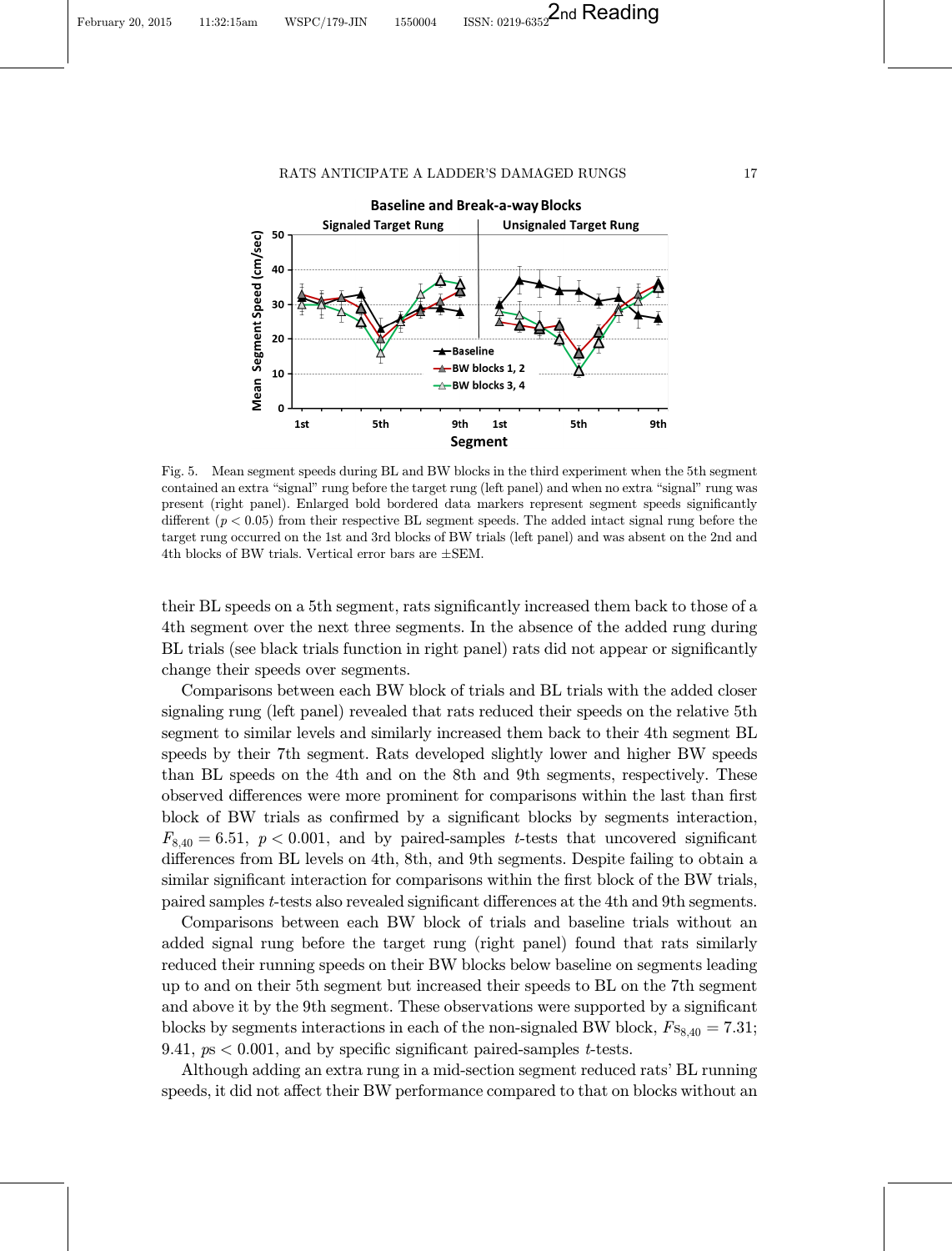February 20, 2015 11:32:17am WSPC/179-JIN 1550004 ISSN: 0219-6352 2nd Reading

## 18 D. LOPATIN ET AL.

added closer "signal" rung. By the end of the BW phase, rats displayed similar changes in running speeds on their 4th, 8th and 9th segments under either target rung signaling condition. A supplementary statistical analysis directly comparing performance in the BW phase between the two target rung conditions failed to uncover any significant differences over the last two blocks of trials. Unlike findings from Experiment 2, rats displayed reliable, above BL speeds over the last one or two segments under either target rung condition and thus exhibited more immediate positive contrast "relief-like" effects.

Paw placement patterns. Inspection of each rat's video clips as it moved across its 5th segment revealed that only one animal failed to dislodge the damaged rung on all 12 BW sessions. That animal did not touch the broken rung with either one of its fore or hind paws on its first BW trial but touched the "signal" rung with both. However, it dislodged the damaged rung on the remaining 11 BW trials with one of its fore paws even though it also touched the signal rung with fore and hind paws on two of the five sessions. Of the other five rats that dislodged the damaged rung on every BW session, four did so always with a fore paw and one did so only once with one of its hind paws during the last block of BW trials that did not contain any added signal rung. These observations clearly show that the presence of an added "signal" rung before a faulty rung did not reduce rats' likelihood of dislodging the latter with one of their fore paws. Clearly reducing the strength of the broken rung's end magnets also insured that rats would dislodge it when they touched it with one of their fore paws.

Figure 6 shows rats' probability stepping on the extra "signal" rung on BL and BW trials. As is evident in this figure rats did not increase their likelihood of stepping on or grasping the signal rung with either a fore paw or a hind paw when the rung after it had been replaced by a damaged rung. Analysis of these data by a  $2(\text{paws}) \times 3$ (blocks) within-Ss ANOVA did not reveal any substantial or significant change in rats' probability of stepping on the extra rung on BW phase blocks from BL levels. Although rats appeared to step on the extra signal rung more with their fore than hind paws in each block, this difference was not significant,  $F_{1,5} = 3.18$ ,  $p = 0.135$ .



Fig. 6. Proportion of trials in each BL and BW block of the third experiment that rats touched the "signal" rung with their fore or hind paws. Vertical error bars are  $\pm$ SEM.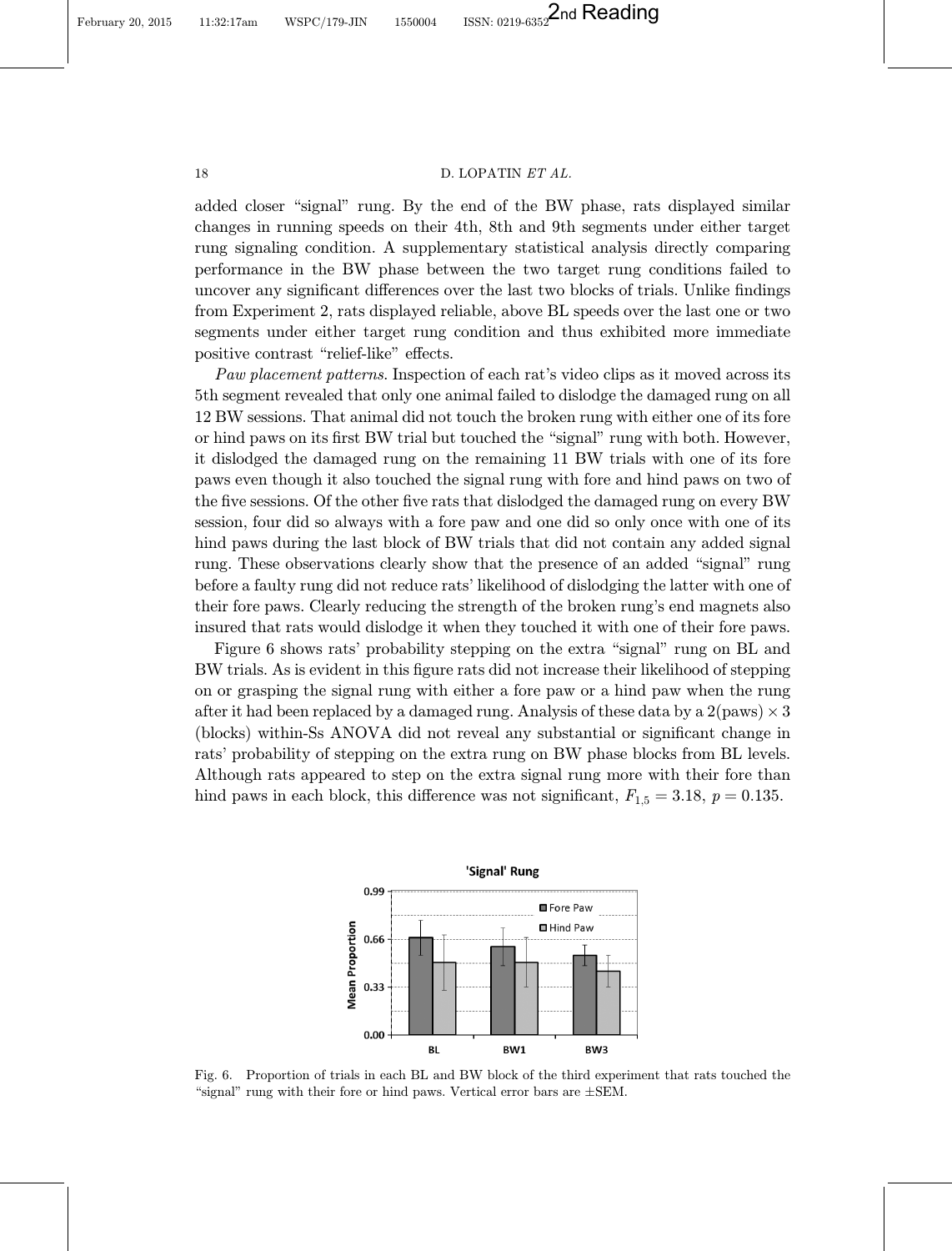Findings in this final experiment show that introducing an extra closer rung before the faulty rung did not substantially affect rats' BW performance. Specifically rats did not use this rung to avoid dislodging the faulty rung by stepping over it. Either the number of sessions with this extra rung was insufficient for them to learn that it signaled a damaged rung, or the distance required to reach over the latter rung to the next spaced intact rung was still too great to support a skipping/hopping gait strategy. However, unlike rats in the previous experiments, rats in this experiment clearly showed a positive-contrast effect in their running speeds after emerging from the segment with the damaged rung. This apparent \relief-like"/escape reaction suggests that they found dislodging a damaged rung more aversive than rats in the previous experiment either because the location of the broken rung was not fixed within the same segment or was more easily dislodged or both.

## 4. General Discussion

The major goal in this study was to examine the associative nature of rats' skilled walking performance on the elevated ladder. We asked whether rats would display persistent cautious locomotion when they encountered faulty rungs at fixed locations and would continue such disrupted behavior when re-exposed to the repaired ladder. In the first of the three experiments, rats reduced their running speeds over the area containing or leading up to several damaged rungs. In the second experiment, other rats reduced their speeds as they approached a single faulty rung at a fixed location without decreasing this effect over several trials. More importantly they decreased their likelihood of dislodging it with a fore paw during BW trials in their first run and were about as likely to dislodge it with their hind paws as with their fore paws in the second run in that experiment. In either experiment, rats increased their running speeds up to BL levels as they moved away from the broken rung area of the ladder and also recovered to their BL patterns over three sessions when subsequently run on the "repaired" ladder. In neither experiment did rats display an escape/"relief-like" reaction by increasing speeds above BL during the BW phase but showed a delayed "relief-like" effect during the recovery phase in the first experiment.

Rats were less disrupted in approaching a faulty rung closer to than farther away from the end of the ladder in the second experiment. This difference was attributed to a heightened anticipation of a positive hedonic event as they approached the reward at the end of the ladder that counteracted any disruptive effects from encountering the faulty rung. The question remains, however, whether rats' decline in running speeds reflects classical (Pavlovian) conditioned anticipatory fear of falling through the ladder or an instrumental adaptation to avoid or limit the effects of dislodging a faulty rung with their forepaws. That they easily extinguished their cautious approach to the location of that rung might seem to favor the former over latter explanation. However, rats were unable to avoid stepping on and dislodging it with one of their hind paws when they did not do so with one of their fore paws. Thus, rats had ample opportunity to quickly learn that any deliberative reduction in forepaw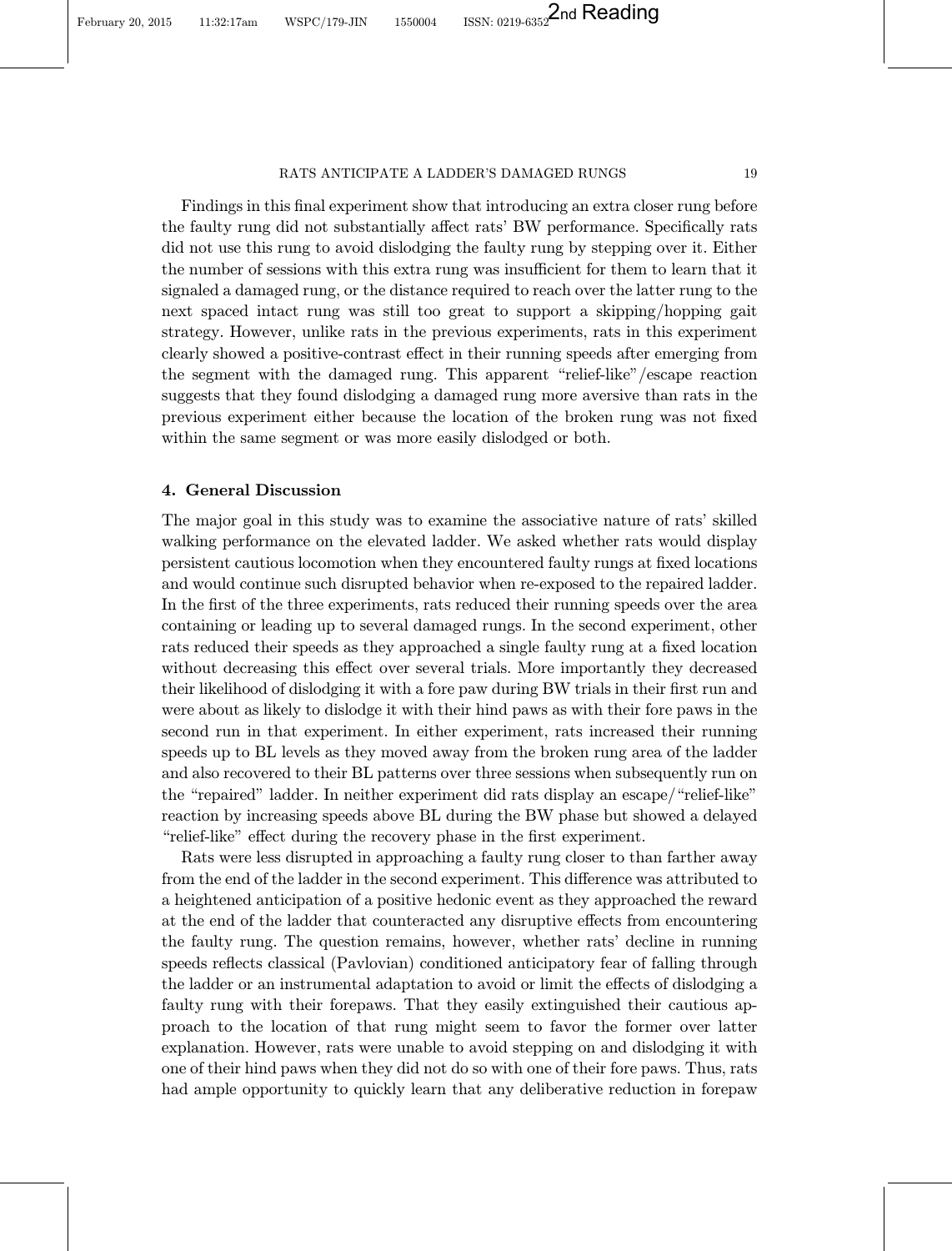February 20, 2015 11:32:17am WSPC/179-JIN 1550004 ISSN: 0219-6352 2nd Reading

#### 20 D. LOPATIN ET AL.

pressure was unnecessary during recovery sessions and thus could have easily learned that stepping on that rung would violate a learned expectancy that it would collapse. Therefore, according to a cognitive theory of instrumental avoidance learning [\(Seligman & Johnston, 1973\)](#page-23-0) animals can easily extinguish an acquired avoidance response when they are forced to test invalid expectancies that otherwise might maintain that behavior. According to this notion, if rats in the third experiment would have learned to avoid stepping on a signaled faulty rung, they should have become more resistant to extinction of any avoidance/escape tendencies in a recovery phase. We decided not to run such a recovery phase because we were unable to train rats not to step on a signaled faulty rung in that experiment. Rats in that experiment, however, did exhibit a consistent positive contrast "relief-like" or escape effect during the BW phase presumably because the faulty rung had been made easier to dislodge with their fore paws and its location on the ladder was not fixed.

From a methodological aspect, we consider the examination of rats' locomotion on the elevated ladder easier if not more suitable than on flat surfaces for assessing their higher cognitive processes. We base this idea from research of kinematic and electromyographic analysis of gait behavior revealing greater engagement of supraspinal and cortical structures while rats are walking on an elevated ladder than on a runway or treadmill [\(Bolton](#page-22-0) et al., [2006; Canu & Garnier](#page-22-0), [2009\)](#page-22-0). Proprioceptive and kinesthetic information from rats' more variable forelimb placement and rung grasping behavior on the elevated ladder provides more precise information to supra-spinal and cortical structures to help guide their hind limbs ([Bolton](#page-22-0)  $et al., 2006$  $et al., 2006$ ). Although information for appropriate limb placement during unimpeded walking on a flat surface of a treadmill need only go to spinal cord structures [\(Guillot](#page-23-0)  $et al.,$ [2008\)](#page-23-0), it may also have to go to supra-spinal structures during interrupted walking. Earlier research of kinematic and electromyography analysis of hind limb placement by cats on the treadmill [\(Gorassini](#page-23-0) et al., [1994; Hiebert](#page-23-0) et al., [1994, 1995](#page-23-0)) reveals that proprioceptive information from hind limb extensor and flexor muscles' Golgi tendon organs to supra-spinal structures must occur to insure appropriate hind limb movement and placement in the absence of ground support to it. Unlike rats in the present study, cats in those studies were prevented from obtaining any information with their fore limbs about the presence of a hole on the treadmill. In our research when rats obtained information about a wider gap between rungs produced by a fore paw they seldom if ever appeared to slip through this gap with a hind limb before stepping onto the next intact rung in the second experiment. They might have slipped through such a wider gap with one of their hind limbs, however, if they could only dislodge the damaged rung with one of those paws. We could not measure how far they did so or how quickly they stepped onto the next intact rung in our current preparation. Obviously further modifications to our ladder would be needed to obtain such important kinematic information in any future research.

As previously noted, the skilled walking task on the elevated ladder was originally proposed as more suitable than other tasks of locomotion to assess movement deficits in rodent models of progressive neuro-degenerative diseases because animals could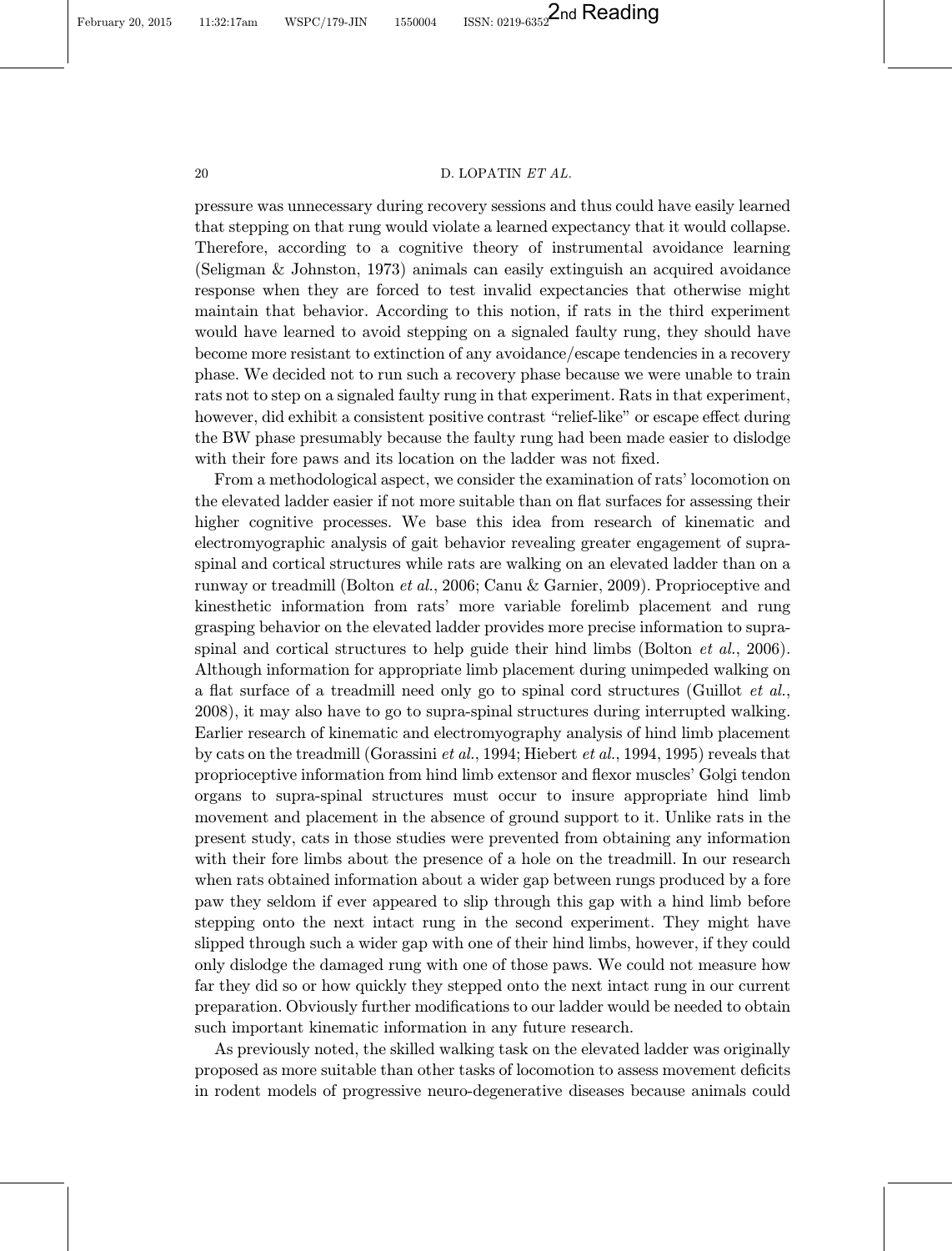not use compensatory behaviors to gradually overcome movement/balance problems [\(Metz & Whishaw](#page-23-0), [2002](#page-23-0); Farr [et al.](#page-23-0), [2006](#page-23-0)). In previous research from our laboratories on rodent models of Parkinson's disease, we only measured balanced walking be-havior on the rotarod in rats ([Somayajulu-Ni](#page-24-0)tu  $et al., 2009$  $et al., 2009$ ) or on the narrow beam in rats (Muthukumaran et al., 2014) or mice (Muthukumaran et al., 2014; Sikorska  $et al., 2014$ . In those studies, only short-term movement deficits were assessed following exposure to certain neurotoxins; e.g., the herbicide paraquat or MPTP, that target dopaminergic neurons in the substantia nigra pars compacta (SNpc) of the basal ganglia. Of particular importance were findings that either prophylactic or therapeutic treatment with possible neuro-protective compounds ameliorated such neurotoxic effects over a few weeks. However, future pre-clinical research requires an examination both of long-term changes in locomotor behavior as a function of progressive neuro-degeneration in untreated animals and of neuro-protection in animals given prophylactic or therapeutic interventions. Under such long-term testing conditions, we suggest the elevated ladder skilled walking task would be more appropriate than the beam or rotarod walking. Of particular interest to us is the fact that rats' performance on our modified skilled walking task reflects higher cognitive and emotional processes that have been shown to deteriorate and change in humans afflicted with neuro-degenerative movement disorders such as Parkinson's disease [\(DeFina](#page-22-0) et al., [2013](#page-22-0); [de Lau](#page-22-0) et al., [2005](#page-22-0); Wu [et al.](#page-24-0), [2012](#page-24-0)). Therefore, our modified task could also be used to examine similar cognitive and emotional changes in rodent models of this or other experimentally induced neuro-degenerative conditions. Specifically we would want to determine if rats become less able to adjust to changes in the location of a faulty rung and find such events more aversive as higher sensorimotor cerebral areas become more dissociated from those of the basal ganglia.

We plan to use our modified elevated ladder skilled walking task on further research with rodent models of Parkinson's disease that will examine the effects of neuro-degeneration in SNpc and reduction of its production of dopamine. Therefore, we close our discussion by focusing on the application of this behavioral task for testing predictions based on current knowledge of SNpc's influence on motor behavior. These proposed predictions are based on a recent review on the function and neuro-physiology and anatomy of the midbrain basal ganglia [\(Rothwell, 2011](#page-23-0)). According to this review, it is generally conceded that basal ganglia do not directly affect an animal's movements because they do not directly receive or send information from or to sensory and motor outputs. Rather they indirectly influence such behavior through connections to forebrain areas, specifically the cerebral cortex and thalamus. The SN<sub>pc</sub> provides direct output of dopamine to two different types of striatum receptors,  $D_1$  and  $D_2$ . Upon the occasion of an unexpected highly salient event such as, in our case, stepping on and dislodging a rung on an elevated ladder, SNpc should produce a burst of firing and increases the release of dopamine. Such increases of dopamine should affect  $D_1$  receptors to facilitate anticipatory changes in a rat's approach to and perhaps escape from the dislodged rung. With successive presentations of this rung collapsing event, associations to maintain appropriate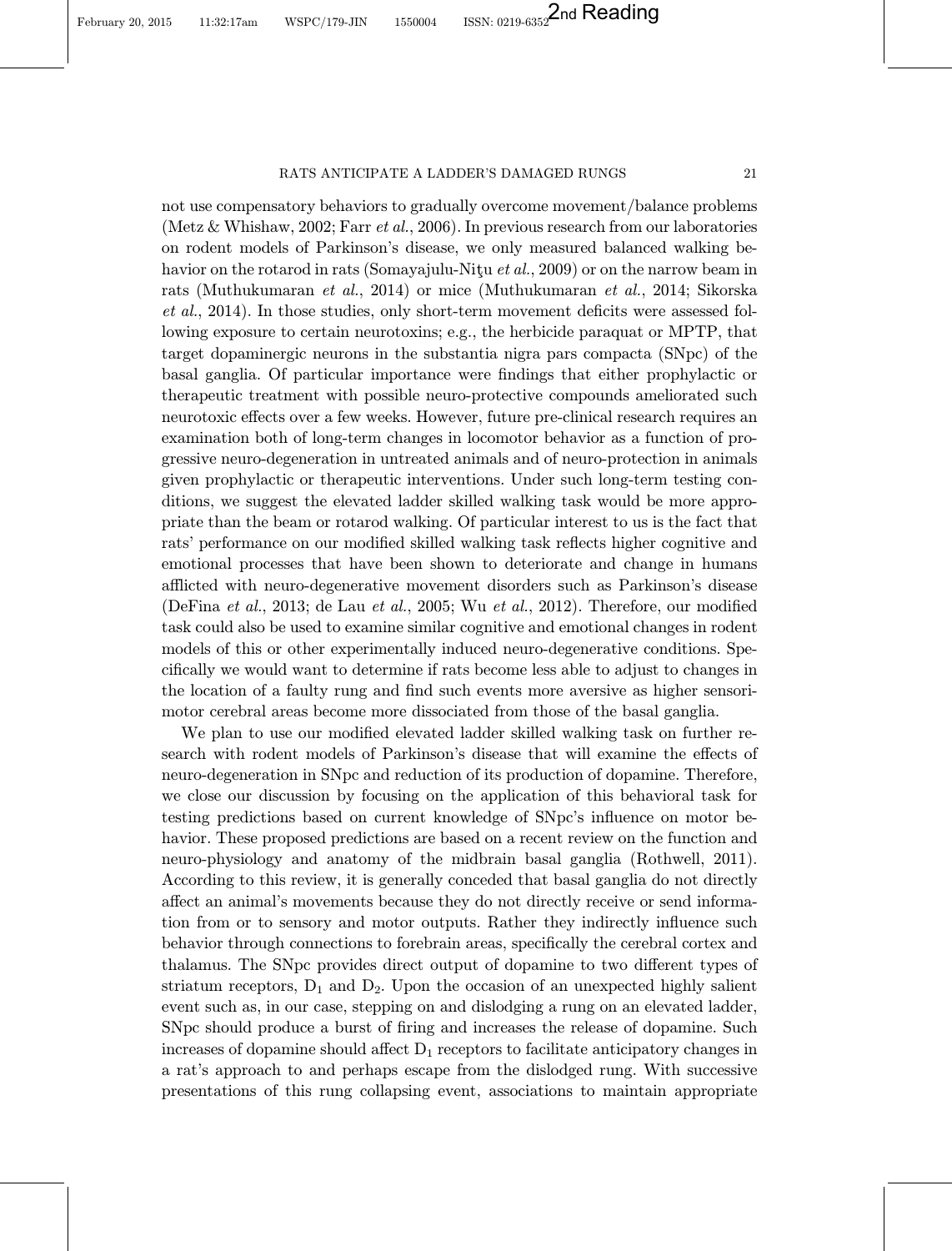<span id="page-22-0"></span>February 20, 2015 11:32:17am WSPC/179-JIN 1550004 ISSN: 0219-6352 2nd Reading

#### 22 D. LOPATIN ET AL.

movement changes should become more reliably instantiated within striatal and cortical circuits to allow SNpc to return its normal homeostatic slower tonic firing activity. When an expected faulty rung is absent, the SNpc would be expected to decreases its tonic firing which would reduce dopamine release that affects  $D_2$ receptors. Over successive presentations of the absence of this previously expected event, SNpc neurons will again return of their tonic firing activity accompanied by extinction of previous anticipatory changes in the animal's locomotion. With progressive decease of dopaminergic neurons in rodent models of Parkinson's disease, rats in our preparation would be expected to exhibit slower acquisition of anticipatory behavior to a post-morbid introduction of unexpected faulty rungs and slower rates of extinction of any pre- or post-morbid acquired anticipation of them.

## Acknowledgments

Support for this study was provided by a grant from the Canadian Institute for Health Research to the fourth author, and by a grant from the Natural Sciences and Engineering Research Council of Canada to the fifth author. All procedures in this study were approved by the Animal Care Committee of the University of Windsor in compliance with regulations of the Canadian Council on Animal Care. We would like to thank I.Q. Wishhart and G. Metz of the University of Lethbridge, Alberta, Canada, and A.A. Wright of the University of Texas Health Centre Medical School, Houston for their critical reviews and comments of earlier versions of this manuscript.

## REFERENCES

- Bolton, D.A.E., Tse, A.D.Y., Ballermann, M., Misiaszek, J.E. & Fouad, K. (2006) Task specific adaptations in rat locomotion: Runway versus horizontal ladder. Behav. Brain. Res., 168, 272–279.
- Bouton, M.F. & Bolles, R.C. (1985) Contexts, current memories, and extinction, In: P.D. Balsom and S.A. Tomie, eds. Context and Learning. Hilldale NJ: Erlbaum.
- Candido, A., Maldonado, A., Rodríguez, A. & Morales, A. (2002) Successive positive contrast in one-way avoidance learning.  $Q.$  J. Exp. Psychol. B: Comp. Physiol. Psychol.,  $55(2)$ , 171–184.
- Canu, M.H. & Garnier, C. (2009) A 3D analysis of fore-and hindlimb motion during overground and ladder walking: Comparison of control and unloaded rats. Exp. Neurol., 218, 98–108.
- Cham, R. & Redfern, M.S. (2002) Changes in gait when anticipating slippery floors. Gait Posture, 15, 159–171.
- DeFina, P.A., Moser, R.S., Glenn, M., Lichtenstein, J.D. & Fellus, J. (2013) Alzheimer's disease clinical and research update for health care practitioners. J Aging Res., Available at http://dx.doi.org/10.1155/2013/207178.
- de Lau, L.M., Schipper, C.M., Hofman, A., Koudstaal, P.J. & Breteler, M.M. (2005) Prognosis of Parkinson disease risk of dementia and mortality: The Rotterdam study. Arch Neurol., 62(8), 1265–1269.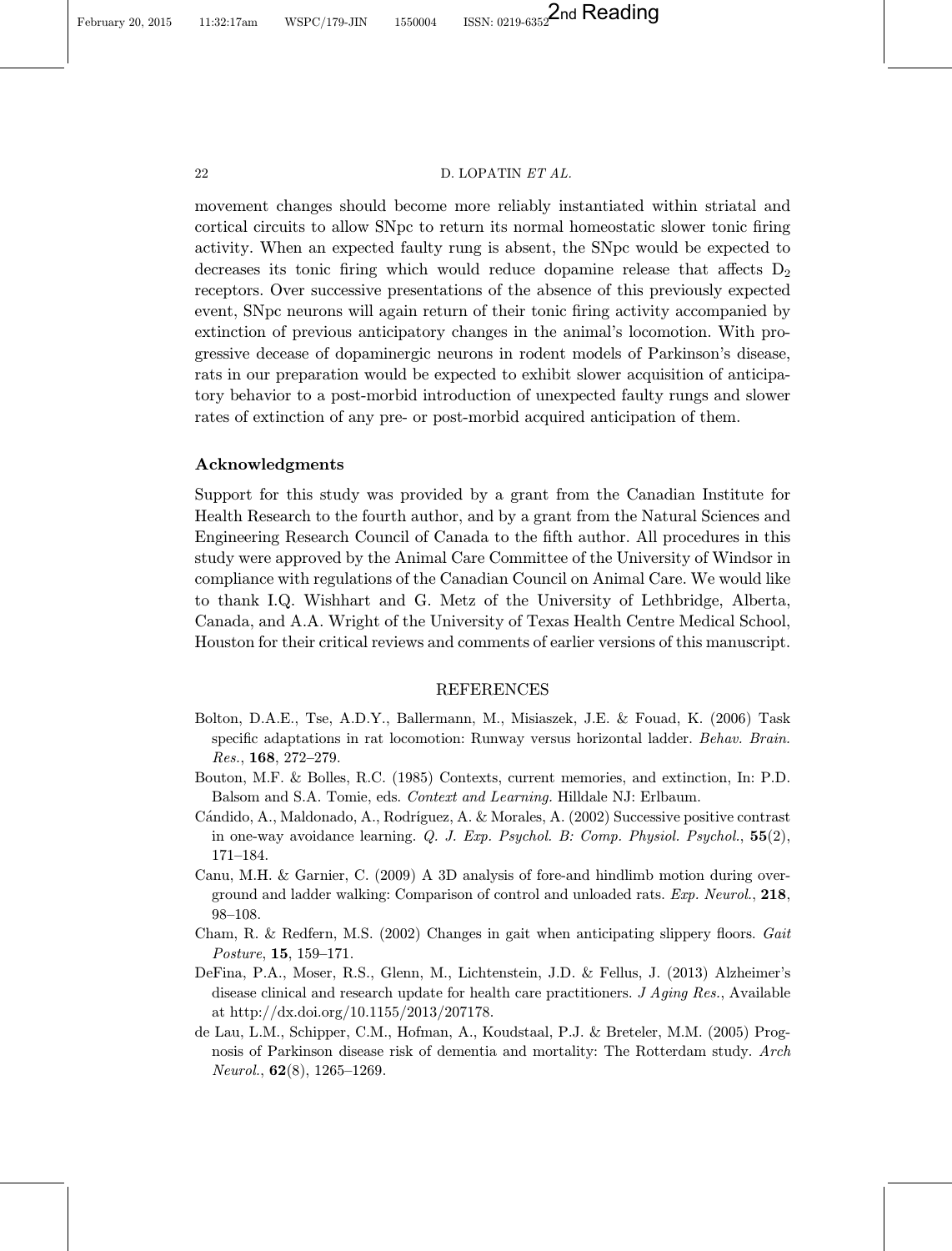- <span id="page-23-0"></span>Farr, T.D., Liu, L., Colwell, K.L., Whishaw, I.Q. & Metz, G.A. (2006) Bilateral alteration in stepping pattern after unilateral motor cortex injury: A new test strategy for analysis of skilled limb movements in neurological mouse models. J. Neurosci. Methods, 153, 104–113.
- Gorassini, M.A., Prochazka, A., Hierbert, G.W. & Gautier, M.J.A. (1994) Corrective responses to loss of ground support during walking I. Intact cats. J. Neurophysiol. 71, 603– 610.
- Guillot, T.S., Asress, S.A., Richardson, J.R., Glass, J.D. & Miller, G.W. (2008) Treadmill gait analysis does not detect motor deficits in animal models of Parkinson's disease or amyotrophic lateral sclerosis. J. Motor Behav., 40, 568–577.
- Hiebert, G.W., Gorassini, M.A., Jiang, W., Prochazka, A. & Pearson, K.G. (1994) Corrective responses to loss of ground support during walking II. Comparison of intact and chronic spinal cats. J. Neurophysiol., **71**, 611–622.
- Hiebert, G.W., Whelan. P.J., Prochazka, A. & Pearson, K.G. (1995) Suppression of the corrective response to loss of ground support by stimulation of Extensor Group I afferents. J. Neurophysiol., 73, 416–419.
- Jadaji, N.M. & Metz, G.A. (2009) Both pre- and post-lesion experimental therapy is bene ficial in 6-hydroxydopamine dopamine-depleted female rats. Neurosci., 158, 373–386.
- Lambert, J.V. & Hammond, L.J.  $(1970)$  Effect of frustrative nonrelief upon shock escape in the double runway. J. Exp. Psychol., 85, 216–219.
- Mazur, J.E. (2013) Learning and Behavior. 7th edn. New York: Pearson Education.
- Metz, G.A. & Whishaw, I.Q. (2002) Cortical and subcortical lesions impair skilled walking in the ladder rung walking test: A new task to evaluate fore- and hindlimb stepping, placing, and co-ordination. J. Neurosci. Methods, 115, 169–179.
- Miller, W.J. & Woods, P.J. (1975) Frustrative nonrelief in instrumental escape conditioning. Anim. Learn. Behav., 3, 28–32.
- Muthukumaran, K., Leahy, S., Harrison, K., Sikorska, M., Sandhu, J.K., Cohen, J., Keshan, C., Lopatin, D., Miller, H., Borowy-Borowski, H., Lanthier, P., Weinstock S. & Pandey, S. (2014a) Orally delivered water soluble Coenzyme Q10 (Ubisol-Q10) blocks on-going neurodegeneration in rats exposed to paraquat: Potential for therapeutic application in Parkinson's disease. BMC Neurosci. 15, 21.
- Muthukumaran, K., Smith, J., Jasra, H., Sikorska, M., Sandhu, J.K., Cohen, J., Lopatin, D. & Pandey S. (2014b) Genetic susceptibility model of Parkinson's disease resulting from exposure of DJ-1deficient mice to MPTP: Evaluation of neuroprotection by Ubisol-Q10. J. Parkinson's Dis., 4, 523–530.
- Quirt, B.M. & Cohen, J.S.  $(1974)$  Effects of intermittent and constant punishment on resistance to punishment in a free operant situation for the albino rat. J. Comp. Physiol. Psychol., 87, 539–587.
- Rothwell, J.C. (2011) The motor functions of the basal ganglia. J Integr. Neurosci., 10, 303–315.
- Seligman, M.E.P. & Johnston, J.C. (1973) A cognitive theory of avoidance learning. In: F.J. McGuigan and D.B. Lumsden, eds. Contemporary Approaches to Conditioning and Learning. Washington, DC: Winston-Wiley, pp. 69–110.
- Sikorska, M., Lanthier, P., Miller, H., Beyers, M., Sodja, C., Zurakowski, B., Gangaraju, S., Pandey, S., Jagdeep K. & Sandhu, J.K. (2014) Nanomicellar formulation of coenzyme Q10